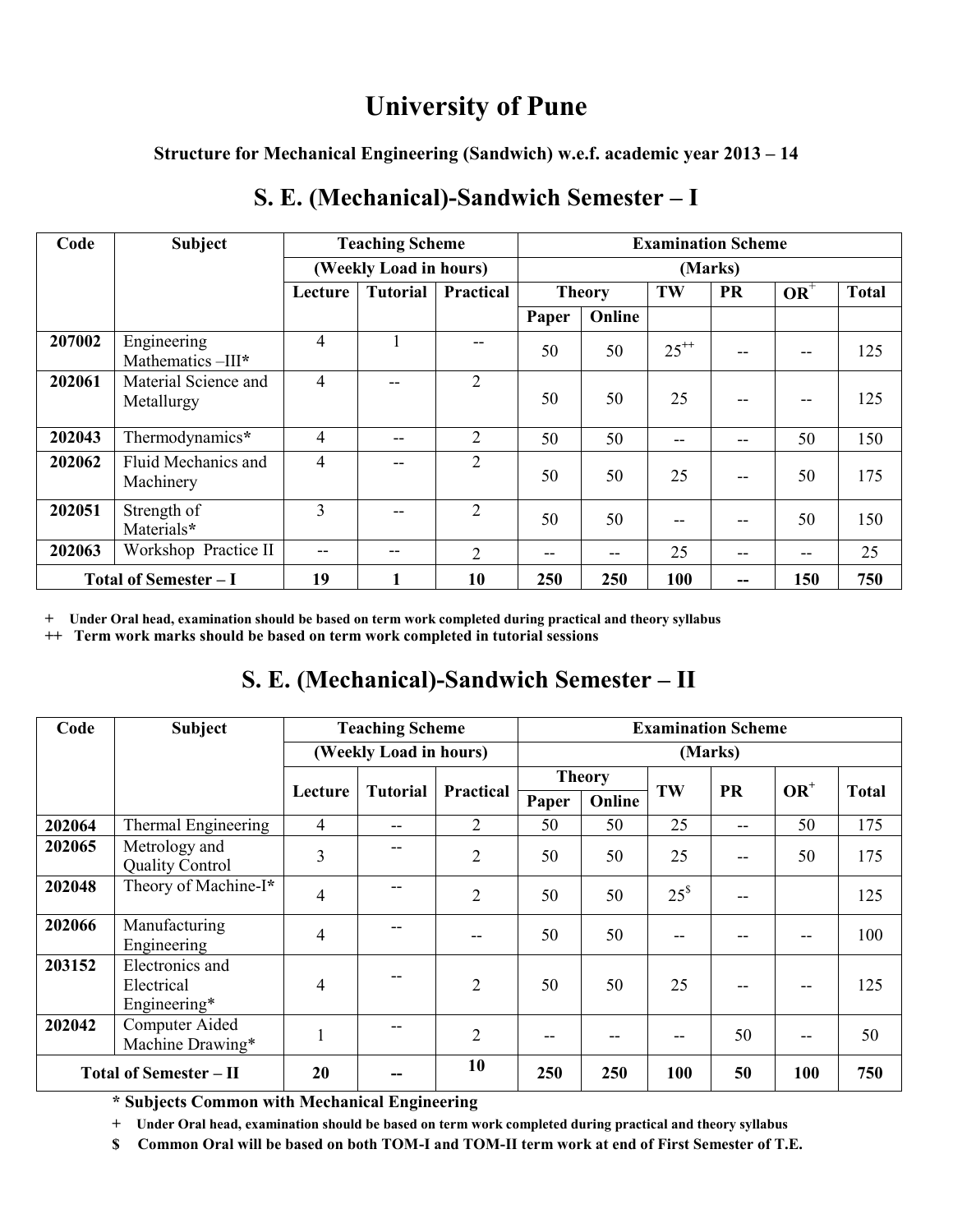#### **UNIVERSITY OF PUNE**

For Mechanical + SW / Production + SW / Industrial /Automobile Engineering (Sem I) 207002 ENGINEERING MATHEMATICS - III (2012 Course)

**Teaching Scheme:** 

 $\frac{1}{2}$ 

Lectures - 4 Hrs./Week Tutorials  $-1$  Hr./Week

**Examination Scheme:** Paper - 50 Marks (2 Hrs.) Online - 50 Marks Term work: 25 Marks

#### **Section I**

Unit I: Linear Differential Equations (LDE) and Applications

LDE of n<sup>th</sup> order with constant coefficients, Method of variation of parameters, Cauchy's & Legendre's DE, Simultaneous & Symmetric simultaneous DE. Modeling of mass-spring systems, free and forced damped and undamped systems.

#### **Unit II: Transforms**

Laplace Transform (LT): LT of standard functions, properties and theorems, Inverse LT, Application of LT to solve LDE.

Fourier Transform (FT): Fourier integral theorem, Fourier transform, Fourier Sine & Cosine transform, Inverse Fourier Transforms.

#### Unit III: Statistics and Probability

Measure of central tendency, Standard deviation, Coefficient of variation, Moments, Skewness and Kurtosis, Correlation and Regression, Probability, Probability distributions: Binomial, Poisson and Normal distributions, Population and sample, Sampling distributions, t-distribution, Chi-square distribution.

#### **Section II**

#### Unit IV: Vector Differential Calculus

Physical interpretation of Vector differentiation, Vector differential operator, Gradient, Divergence and Curl, Directional derivative, Solenoidal, Irrotational and Conservative fields, Scalar potential, Vector identities..

#### Unit V: Vector Integral Calculus and Applications

Line, Surface and Volume integrals, Work-done, Green's Lemma, Gauss's Divergence theorem, Stoke's theorem. Applications to problems in Fluid Mechanics, Continuity equations, Stream lines, Equations of motion, Bernoulli's equations.

#### Unit VI: Applications of Partial Differential Equations (PDE)

Basic concepts, modeling of Vibrating String, Wave equation, one and two dimensional Heat flow equations, method of separation of variables, use of Fourier series. Solution of Heat equation by Fourier Transforms, Twodimensional wave equation.

#### **Text Books:**

x

- 1. Advanced Engineering Mathematics, 9e, by Erwin Kreyszig (Wiley India).
- 2. Advanced Engineering Mathematics, 7e, by Peter V. O'Neil (Cengage Learning).

#### **Reference Books:**

- 1. Advanced Engineering Mathematics, 2e, by M. D. Greenberg (Pearson Education).
- 2. Advanced Engineering Mathematics, Wylie C.R. & Barrett L.C. (McGraw-Hill, Inc.)
- 3. Higher Engineering Mathematics by B. S. Grewal (Khanna Publication, Delhi).
- 4. Applied Mathematics (Volumes I and II) by P. N. Wartikar & J. N. Wartikar (Pune Vidyarthi Griha Prakashan, Pune).
- 5. Higher Engineering Mathematics by B.V. Ramana (Tata McGraw-Hill).
- Advanced Engineering Mathematics with MATLAB, 2e, by Thomas L. Harman, James Dabney and Norman 6. Richert (Brooks/Cole, Thomson Learning).

#### **Tutorial and Term Work:**

- Tutorial for the subject shall be engaged in minimum of four batches (batch size of 20 students maximum) per  $i)$ division.
- ii) Term work shall consist of six assignments (one per each unit) based on performance and continuous internal assessment.

 $\mathscr{E}_{\mathscr{E}_{\mathscr{F}}}$ 

1th Niviumder

(09 Hours)

(09 Hours)

(09 Hours)

(09 Hours)

(09 Hours)

(09 Hours)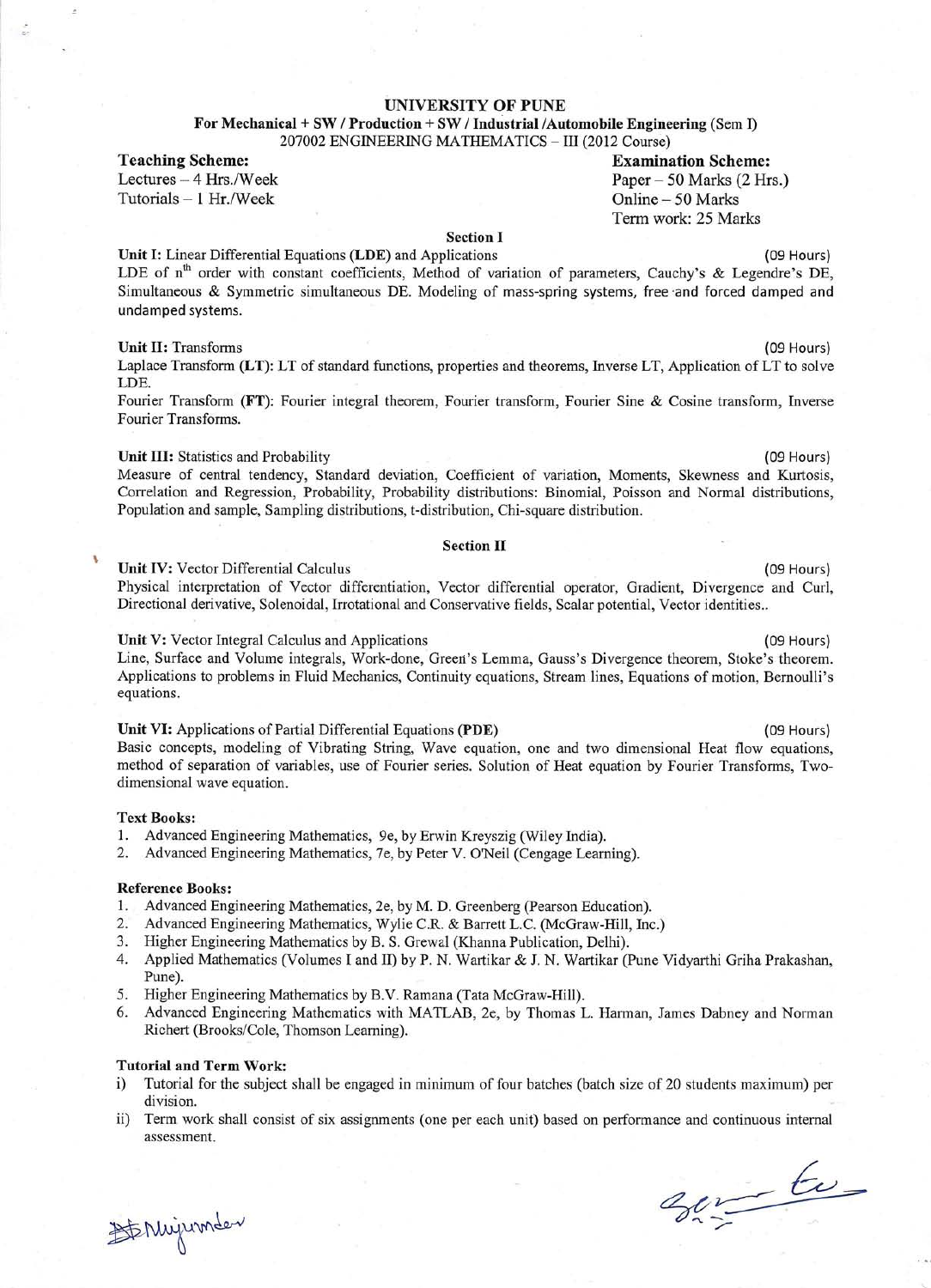# **University of Pune S.E. (Mechanical Sandwich) Part-I (2012 Pattern) Material Science and Metallurgy (202061)**

**Teaching scheme Examination Scheme**<br> **Examination Scheme**<br> **Examination Scheme Examination Scheme Examination Scheme Theory (Online):-50 ma** 

Theory (Online):-50 marks Lab: 2 hr/week Theory (Paper):-50 marks Term Work:  $25$  marks<sup> $+$ +</sup>

**(++ Term work marks should be based on term work completed in Lab sessions)** 

## **Learning Objectives:**

- *To acquaint students with the basic concepts and properties of Material Science*
- *To impart the knowledge on mechanical behavior of materials*
- *To acquire knowledge in various class of materials and their applications.*
- *To import knowledge on Heat Treatment, microstructure and Powder Metallurgy techniques*
- *To acquire knowledge in Non Ferrous Alloys and Advanced Materials*

#### **Prerequisite- Applied Science**

## **Unit I: Introduction to Engineering Material & Material Structure**

Development in Materials Science, Classification of Material, Crystal structures(BCC, FCC and HCP systems), Imperfections in crystals - point defects, line defects, surface and bulk defects, Mechanism of plastic deformation, deformation of single crystal by slip.

Elastic and plastic deformation of Isotropic and anisotropic materials, Structure and properties of ceramics, Polymers and Composites, Degradation of materials and its Preventation

## **Unit II: Mechanical Properties and their Testing**

### **Destructive Testing:**

Tensile test, engineering stress-strain curve, true stress-strain curve, types of stress-strain curves, compression test, formability, hardness testing, different hardness tests- Vickers, Rockwell, Brinell, Impact test, Erichsen cupping test

Failure - Ductile and brittle fracture, Fracture mechanics, , Ductile brittle transition, Fatigue test, Crack initiation and propagation, Crack propagation rate. Creep, Generalized creep behavior, Creep test, Stress and temperature effects

### **Non Destructive Testing (NDT)** :

Visual Inspection, Magnetic particle inspection, dye penetrate inspection, ultrasonic inspection, radiography, eddy current testing, acoustic emission inspection, Selection of NDT

## **Unit III: Ferrous metals and Designation**

Wrought and cast components, Allotropy of Iron, Iron-iron carbide diagram, plain carbon steels, limitations of plain carbon steel and advantages of alloy steels. Effect of alloying elements on mechanical properties of steel

 Alloy steels, Tool steels, stainless steels, cast irons – an overview of phases and microstructure, types, effect of alloying elements

Designation of steels and cast iron, BIS, ASTM, AISI, SAE designation of steel

## **Unit IV: Heat Treatment**

Heat treatment of steels, cooling media, annealing processes, normalizing, hardening, tempering, quenching and hardenability, surface hardening processes- nitriding, carbonitriding, flame hardening, induction hardening, Relationship of the microstructures with properties of steel and alloys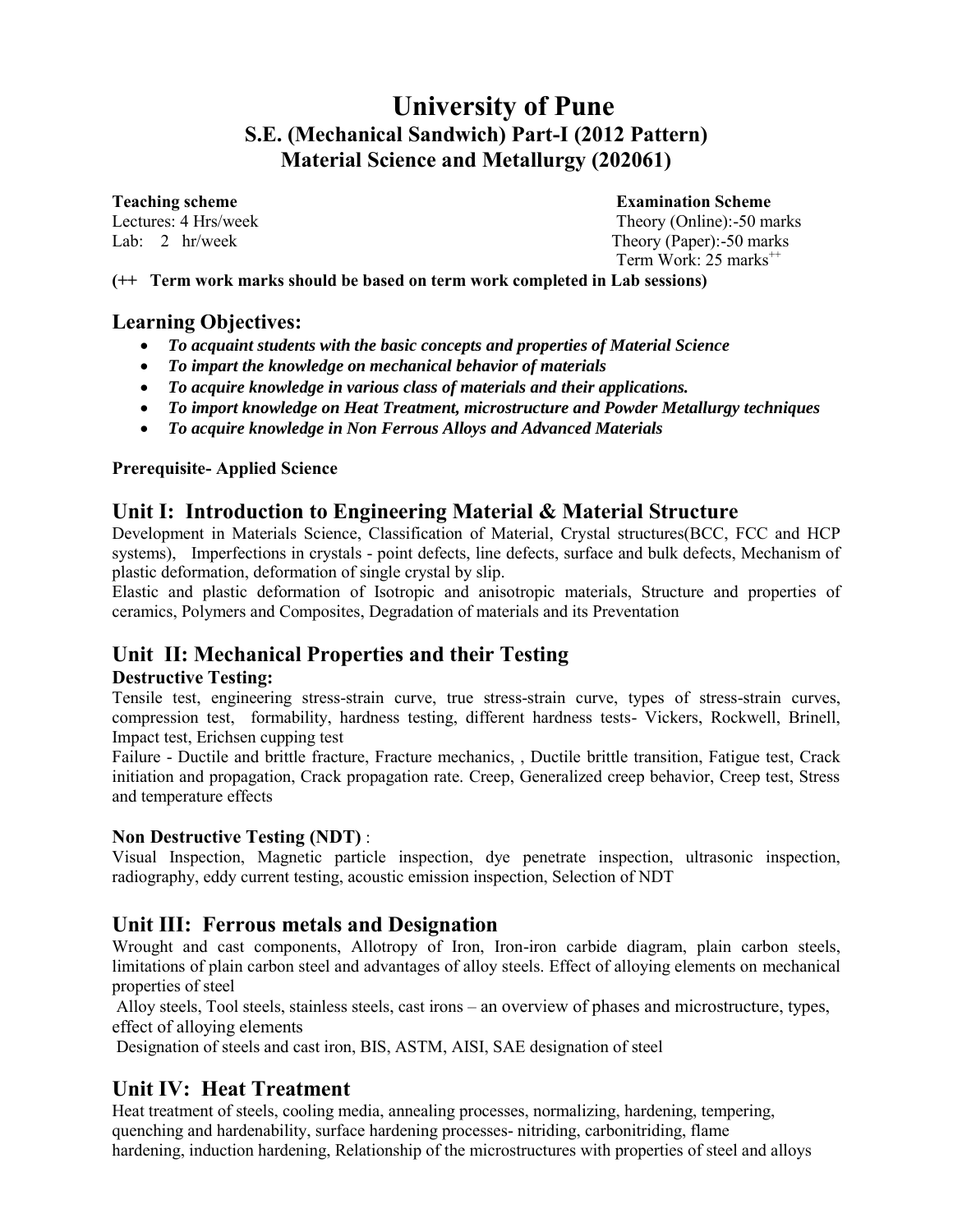## **Unit V: Powder Metallurgy and Non Ferrous Metals & alloys**

Steps in the making of Powder metallurgical component, sintering of powder compacts, Liquid phase sintering, Applications of P/M parts Copper and its Alloys – Properties, Brasses, Bronzes, copper- nickel alloys Aluminium and their alloys – Corrosion resistance, Magnesium, Titanium,

Bearing Materials

## **Unit VI: Polymers, Ceramics and Composites**

Mechanical behavior of polymers, Mechanisms of deformation and strengthening of Polymers, Crystallization, melting and glass transition, Polymer types, Polymer synthesis and processing Ceramics – crystal structures and properties, ceramic powder preparation, Synthesis of ceramic powders Composites - Particle reinforced composites. Fiber reinforced composites. Structural composites, Nanoparticle Composites

# **Term Work**

- 1. Hardness Test any one of following: Rockwell, Vickers and Brinell Hardness test
- 2. Impact Test
- 3. Cupping Test of sheet materials
- 4. Magnetic Particle Test
- 5. Dye Penetranent Test
- 6. Observe and record following microstructures Any four plain carbon steels
- 7. Observe and record following microstructures Any two cast irons
	- Any two non ferrous
- 8. Observe and record following microstructures Heat affected zone of welded joint.
- 9. Annealing process and its microstructure
- 10. Normalizing of Steel and its microstructure
- 11. Jominy End Quench Test for hardenability
- 12. Industrial Visit/ component study (Heat Treatment)

### *Note: Out of above Twelve, Any eight Lab Experiments should be conducted.*

- 1) V.D. Kodgire and S.V. Kodgire, Material Science and Metallurgy for Engineers, Everest Publishing House, Pune, 24th edition, 2008.
- 2) A. K. Bhargava, C.P. Sharma. "Mechanical Behavior & Testing Of Materials", P H I Learning Private Ltd.
- 3) W.D. Callister, Jr., Materials Science and Engineering: An Introduction, John Wiley and Sons, 5th edition, 2001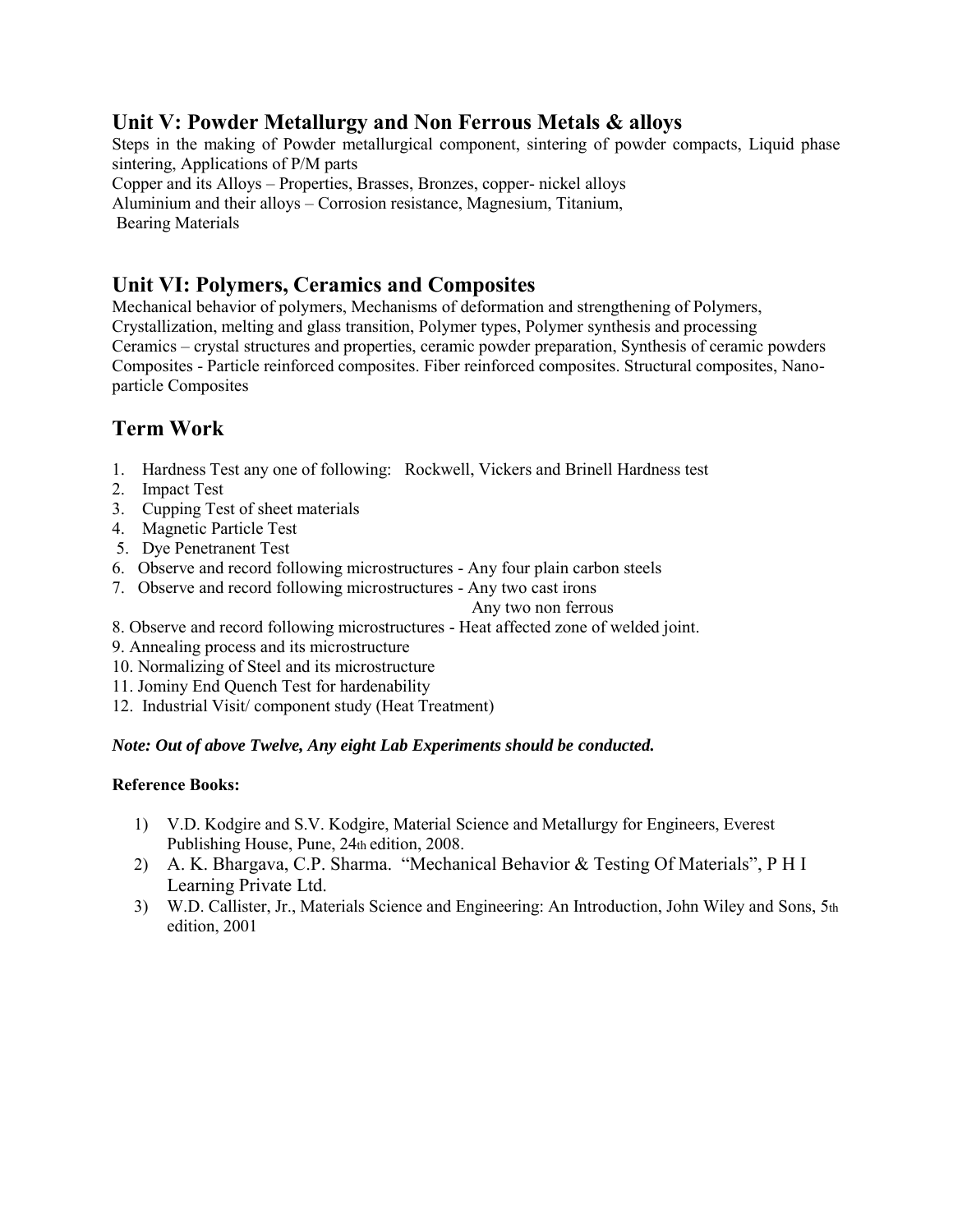# **University of Pune, Pune S.E. (Mechanical, Mechanical Sandwich & Automobile) - I (2012 Pattern) Thermodynamics (202043)**

### **Teaching scheme Examination Scheme**

Lectures: 4 Hrs/week Theory (Online): 50 marks Practical: 2 Hrs/week Theory (Paper): 50 marks Term work: 25 marks Oral: 50 marks

#### **Learning Objectives:**

- Identify and use units and notations in thermodynamics.
- State and illustrate the first and second laws of thermodynamics.
- Identify and explain the concepts of entropy, enthalpy, specific energy, reversibility, and irreversibility.
- Apply the first and second laws of thermodynamics to formulate and solve engineering problems for (i) closed systems, (ii) open systems, and (iii) power cycles.
- Use thermodynamic tables, charts, and equation of state to obtain appropriate property data to solve thermodynamics problems.
- To get conversant with steam generator and its performance calculations
- To understand the chemistry of combustion and analysis of combustion products.

#### **Prerequisite:**

- 1. **Engg. Mathematics**
- 2. **Engg. Physics/chemistry**

#### **Unit: I Laws of thermodynamics 10 Hrs. 10 Hrs. 10 Hrs.**

Introduction of thermodynamics, Review of basic definitions, Thermodynamic properties and their units, Zeroth law of thermodynamics, Macro and Microscopic Approach, First law of thermodynamics, Joules experiment, Applications of first law to flow and non flow processes and cycles. Steady flow energy equation and its application to different devices. Limitations of First law, Second Law of thermodynamics, Equivalence of Clausius and Kelvin Plank Statement, PMM I and II, Review of Heat engine, heat pump and refrigerator. Concept of Reversibility and Irreversibility.

### Unit : II Entropy **4 Hrs.**

Entropy as a property, Clausius inequality, Principle of increase of Entropy, Change of entropy for an ideal gas and pure substance.

#### **Ideal Gas** 6 Hrs.

Ideal Gas definition Gas Laws: Boyle's law, Charle's law, Avagadro's Law, Equation of State, Ideal Gas constant and Universal Gas constant, Ideal gas processes- on P-V and T-S diagrams Constant Pressure, Constant Volume, Isothermal, Adiabatic, Polytropic, Throttling Processes, Calculations of heat transfer, work done, internal energy. Change in entropy, enthalpy

#### Unit III: Gas Power cycles **6 Hrs. 6 Hrs. 6 Hrs. 6 Hrs.**

Air Standard Cycle, Efficiency and Mean Effective Pressure, Otto Cycle, Diesel cycle, Dual cycle, Comparison of cycles, Brayton cycle, Refrigeration Cycle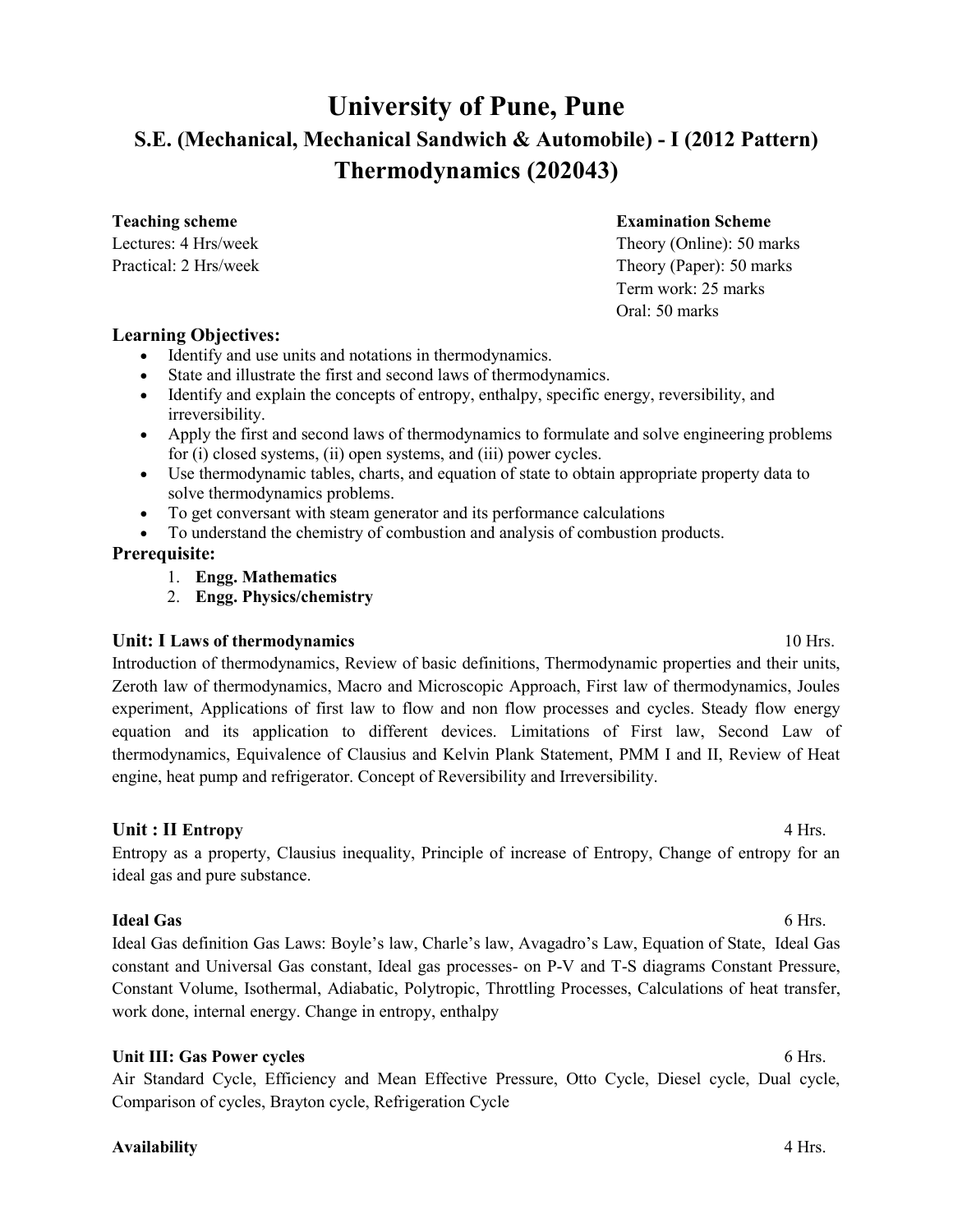Available and unavailable energy, concept of availability, availability of heat source at constant temperature and variable temperature, Availability of non flow and steady flow systems, Helmholtz and Gibbs function, irreversibility and second law efficiency.

#### Unit IV: Properties of Pure substances **5 Hrs.** 5 Hrs.

Formation of steam, Phase changes, Properties of steam, Use of Steam Tables, Study of P-V, T-S and Mollier diagram for steam, Dryness fraction and its determination, Study of steam calorimeters (Barrel, Separating, Throttling and combined)

Non-flow and Steady flow vapour processes, Change of properties, Work and heat transfer.

#### **Vapour Power Cycle** 5 Hrs.

Carnot cycle, Rankine cycle, Comparison of Carnot cycle and Rankine cycle, Efficiency of Rankine cycle, Relative efficiency, Effect of superheat, boiler and condenser pressure on performance of Rankine cycle.

#### Unit V: Steam Generators **6 Hrs. 6 Hrs. 6 Hrs. 6 Hrs. 6 Hrs. 6 Hrs. 6 Hrs.**

Classification, Constructional details of low pressure boilers, Features of high pressure (power) boilers, Introduction to IBR Act Boiler draught (natural and artificial draught) Boiler performance calculations-Equivalent evaporation, Boiler efficiency Energy balance,

#### **Unit VI Fuels and Combustion 6 Hrs. 6 Hrs. 6 Hrs. 6 Hrs.**

Types of fuels, Proximate and ultimate analysis of fuel, Combustion theory, Combustion Equations, theoretical, excess air and equivalence ratio. Analysis of products of combustion, Calorific value – HCV & LCV, Bomb and Boy's gas calorimeters

#### **List of Practicals:**

- 1. Joule's experiment to validate first law of thermodynamics
- 2. Determination of calorific value using gas calorimeter.
- 3. Determination of calorific value using Bomb calorimeter.
- 4. Flue gas analysis using Orsat apparatus
- 5. Study of Boiler Mountings and Accessories
- 6. Determination of dryness fraction of steam
- 7. Trial on boiler to determine boiler efficiency, equivalent evaporation and Energy Balance.
- 8. Industrial visit to any process industry which uses boiler and submission of detailed report.
- 9. Measurement of fuel properties such as Flash point, Pour point, Cloud Point.
- 10. Assignment on Programming for Air standard cycle analysis.

#### **Notes:**

- 1. Minimum 8 experiments should be performed.
- 2. Practical No. 6, 7 and 8 are compulsory.

#### **Text Books :**

- 1. R. K. Rajput, Engineering Thermodynamics, EVSS Thermo Laxmi Publications
- 2. P. K. Nag, Engineering Thermodynamics, Tata McGraw Hill Publications

- 1. Y. Cengel & Boles: Thermodynamics An Engineering Approach, Tata McGraw Hill Publications
- 2. P. L Ballany: Thermal Engineering, Khanna Publishers
- 3. C.P. Arora: Engineering Thermodynamics, Tata McGraw Hill Publications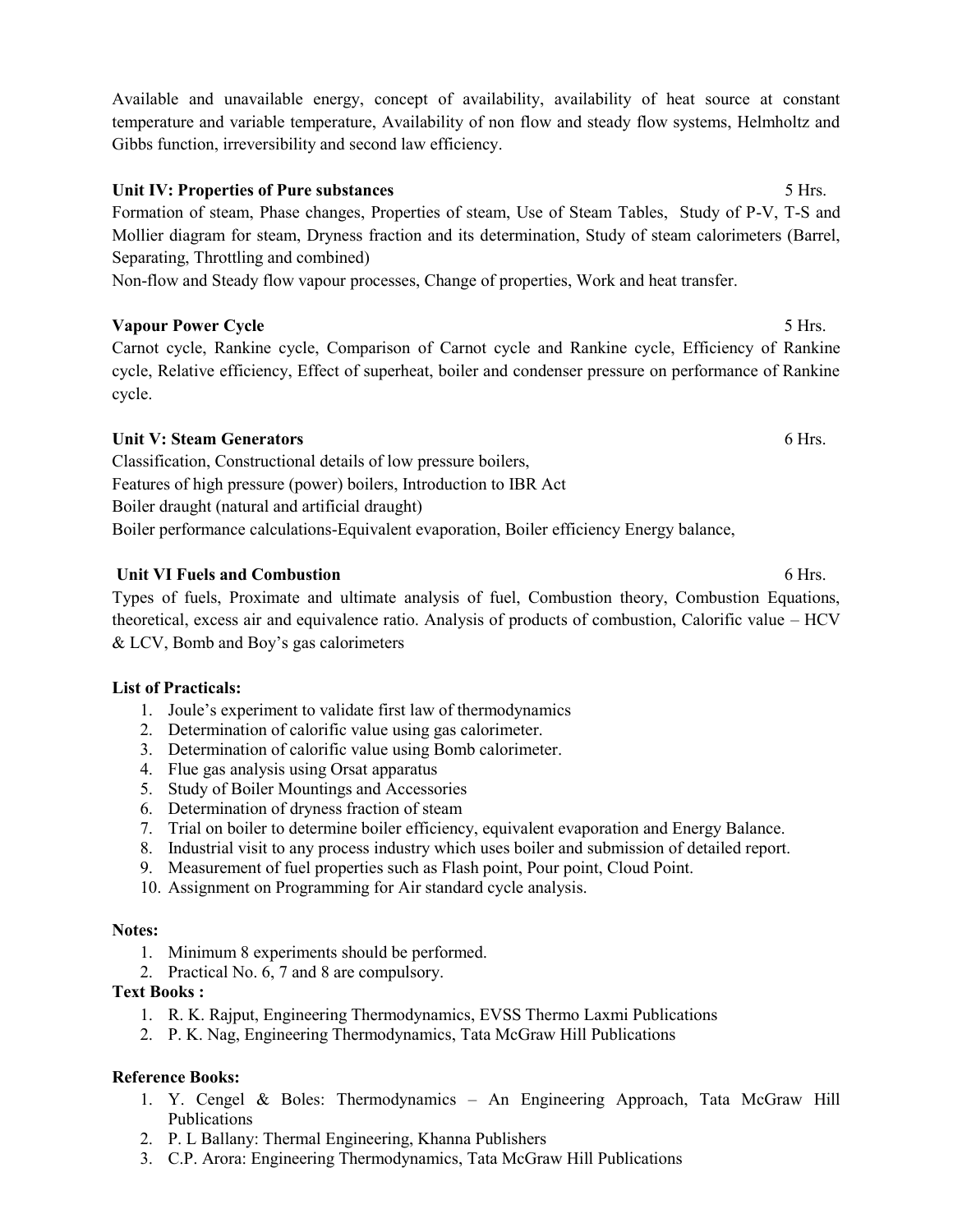# **University of Pune, Pune S.E. (Mechanical sandwich) – I (2012 Pattern) FLUID MECHANICS AND MACHINERY (202062)**

## **Teaching scheme Examination Scheme**

Lectures: 4 Hrs/week Theory (Online): 50 marks Practical: 2 Hrs/week Theory (Paper): 50 marks Term work: 25 marks Oral: 50 marks

## **Learning Objectives:**

- 1. Understand various properties of fluids, their uses and units.
- 2. Understand basics of fluid statics, concepts of fluid pressure its measurement, units.
- 3. Understand fluid kinematics and fluid dynamics.
- 4. Identify fluid flow types and understand concepts of boundary layer, drag and lift.
- 5. Understand principles of conservation of mass, energy and momentum and their applications in fluid flow
- 6. Understand flow through pipes, siphons, transmission of power, major and minor losses.
- 7. Understand concepts of power producing devices (turbines), their classifications, governing and performance characteristics.
- 8. Understand concepts of power consuming devices (pumps), their classifications, and performance characteristics.

## **Prerequisite:**

- **1. Engineering Mathematics**
- **2. Engineering Physics**

### **Unit I: Properties of Fluids:**

Characteristics of fluids, Mass density, Specific density, specific gravity, Dynamic viscosity, Kinematic viscosity, Surface tension, capillarity, compressibility, Vapour pressure.

**Fluid Statics:** Pascal's law, Pressure at appoint, Total pressure, Centre of pressure, Pressure on a plane, Inclined and curved surfaces, Buoyancy, Metacenter and Metacentic height, stability of submerged and floating bodies (No numerical on Buoyancy, metacentre, floatation)

## **Unit II: Fluid Kinematics:**

Types of flows, visualization of flow field (stream, path and streak Line) ; Stream function and velocity potential function;

**Internal Flows flow:** Laminar and Turbulent flow physics, entrance region and fully developed flow, Velocity and shear stress distribution for laminar flow in a pipe, Fixed parallel plates and Couette flow; ( No numericals)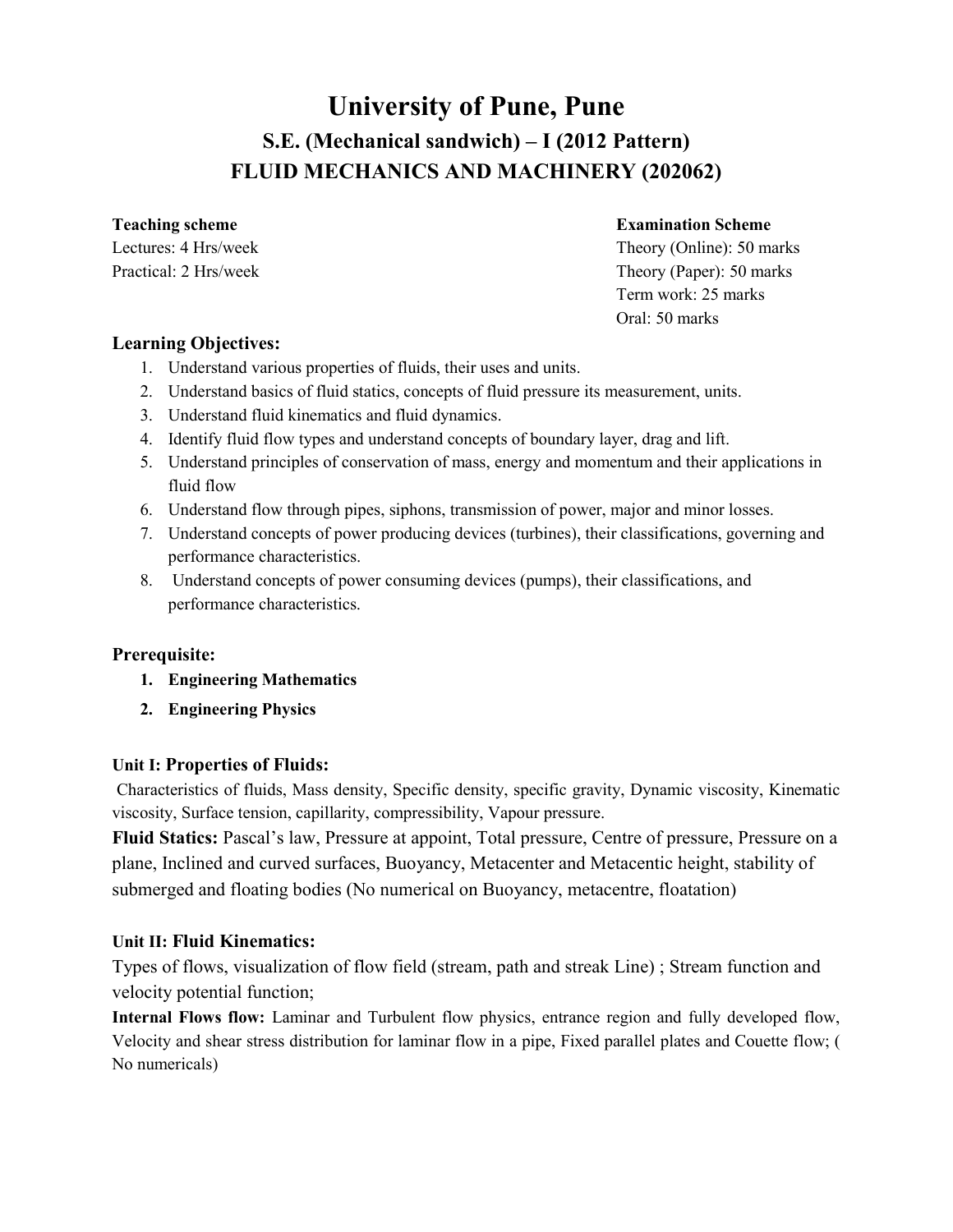### **Unit III: Fluid Dynamics**

Euler's equation of motion along a stream line, Derivation of Berounalli's equation, Applications of Bernaulli"s equation, Venturimeter Orifice meter Notches, pitot tube, concept of HGL and TEL; ( No derivation and numericals for notches)

**Flow through Pipes:** Darcy weisbach equation, major and minor losses, Pipes in series Pipes in parallel and concept of Equivalent Pipe, Transmission of Power (no derivations for minor losses)

#### **Unit IV: Impulse Momentum Principle**

Force exerted on fixed flat and curved plate, moving plate,

Impulse Turbines: Pelton wheel, construction, Principal of working, Velocity diagrams and analysis, Design aspects, Governing and performance characteristics,

#### **Unit V: Reaction Turbies**

Classifications, Francis and Kaplan turbine, constructional details, Velocity diagrams and analysis, Design aspects, Draft tubes, Governing and performance characteristics, Specific speed, Cavitation; **Dimensional Analysis:** Buckingham pi theorem, Important dimensionless numbers, similarity applied to turbines and pumps;

#### **Unit: VI: Hydrodynamic Pumps**

Classification, components of Centrifugal pumps, various terms associated with Centrifugal pumps, various heads, velocity triangles and their analysis, Cavtation, NPSH, specific speed, performance characteristics of Centrifugal pumps

**Non conventional pumps:** Air lift pump, Jet pump, submersible pumps, Hydraulic ram, construction and working;

### **Laboratory Assignments**

- 1. Study of pressure measuring devices
- 2. Determination of viscosity of liquids and its variation with temperature
- 3. Verification of modified Bernoulli's equation
- 4. Calibration of venture meter / orifice meter
- 5. Laminar and turbulent flows by Reynold's apparatus
- 6. Determination of major losses through pipes
- 7. Flow around immersed bodies, point of stagnation, formation of wake etc by Heleshaw's apparatus
- 8. Determination of Metacentric height of floating object
- 9. Verification of Momentum principle
- 10. Study and trial on Pelton wheel and plotting of operating / Main characteristics
- 11. Study and trial on any one reaction turbine and plotting of operating / Main characteristics
- 12. Study and trial on centrifugal pump and plotting of operating characteristics

( Minimum eight experiments out of which Sr no.2, 3,4 10, 11 and12 are compulsory) [Data of any one trial performed should be analyzed using any suitable software]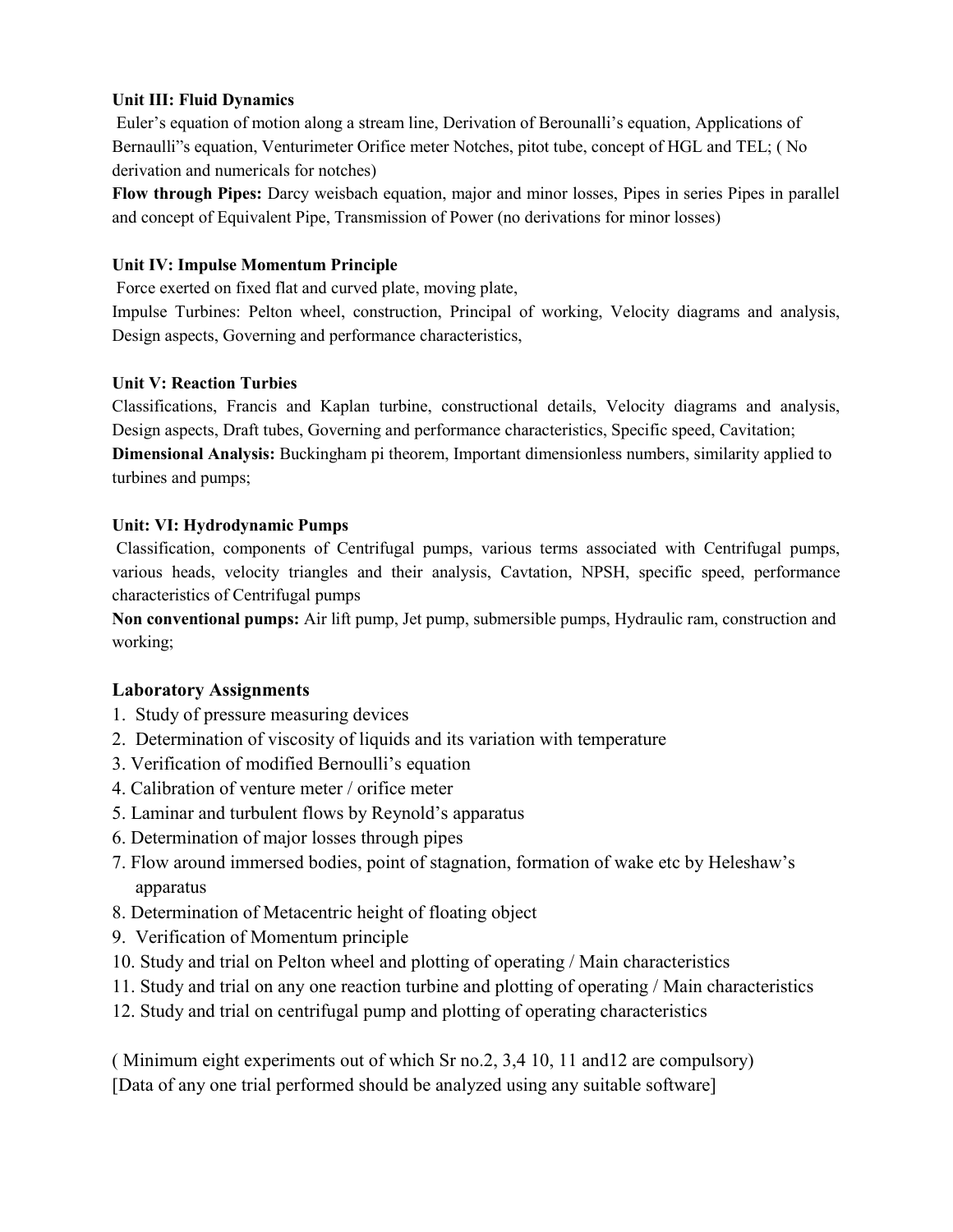## **Text Books**

- **1**. Fundamentals of Fluid Mechanics Munson, Young and okiishi-Wiley India
- 2. Fluid Mechanics- Potter Wiggert-cengage Learning
- 3 .Fluid Mechanics –Dr R.K. Bansal- Laxmi Publication,New Delhi
- 4. Fluid Mechanics-Cengle&cambla-TATA McGraw Hill
- 5. Fluid Mechanics –White-TATA McGraw-HILL
- 6. Hydraulics and Fluid Mechanics-Modi P.N. and Seth S.M.-Standard book house

- 1. Fluid Mechanics Kunda,Cohen,Dowling,Elsevier India
- 2. Fluid Mechanics Chaim Gutfinger David Pnueli Cambrigge university press
- 3. V. P. Vasandani Theory of hydraulic Machinery
- 4. Dr. J. Lal Hydraulic Machines Metropolitan Book Co. Pvt Ltd Delhi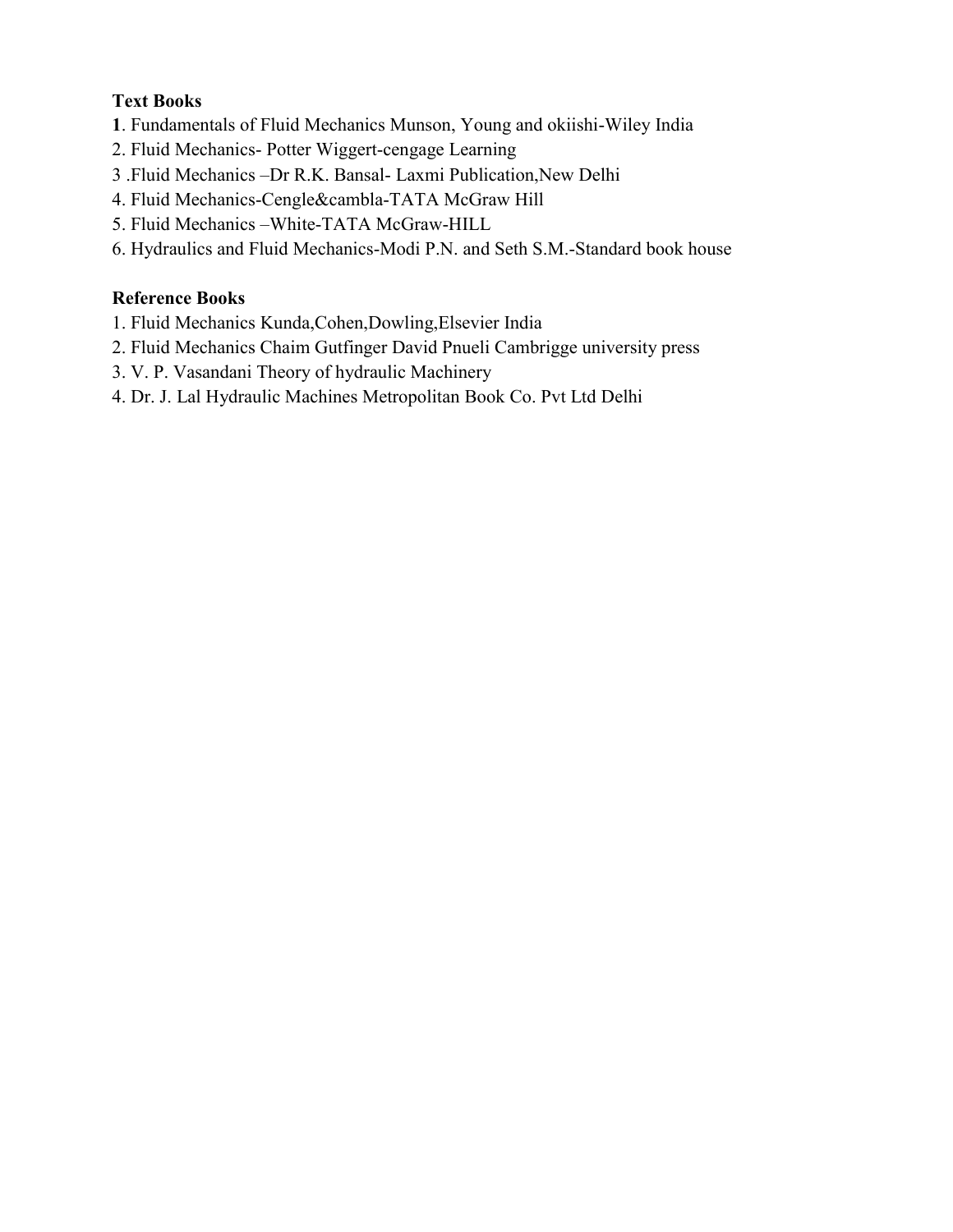# **University of Pune, Pune S.E. (Mechanical, Mechanical Sandwich & Automobile) – II (2012 Pattern) Strength of Materials (202051)**

**Teaching scheme Examination Scheme**  Lectures: 3 Hrs/week Theory (Online): 50 marks Practical: 2 Hrs/week Theory (Paper): 50 marks Oral: 50 marks

## **Prerequisites:**

- 1. Fundamentals of engineering mechanics
- 2. Analysis of forces and moments
- 3. Laws of motion, kinetics, kinematics
- 4. Algebra and trigonometry

### **Learning objectives:**

### **To understand**

- 1. Mechanical behavior of the body by determining the stresses, strains and deflections produced by the loads up to the elastic limit.
- 2. Fundamental concepts related to deformation, strain energy, moment of inertia, load carrying capacity, slope an deflection of beams, shear forces, bending moments, torsional moments, column and struts, principal stresses and strains and theories of failure

### **Course outcomes:**

- 1. an ability to apply knowledge of mathematics, science, for engineering applications
- 2. an ability to design and conduct experiments, as well as to analyze and interpret data
- 3. an ability to design a component to meet desired needs within realistic constraints of health and safety
- 4. an ability to identify, formulate, and solve engineering problems
- 5. an understanding of professional and ethical responsibility
- 6. an ability to use the techniques, skills, and modern engineering tools necessary for engineering practice

### **Unit I: Simple stresses & strains**

Stress, strain, Hooke's law, Poisson's ratio, Modulus of Elasticity, Modulus of Rigidity, Bulk Modulus. Interrelation between elastic constants,

Stress-strain diagrams for ductile & brittle materials. Various strengths of material- Yield strength, Ultimate tensile strength etc, Factor of Safety.

Stresses and strains in determinate & indeterminate, homogeneous & composite bars under concentrated loads & self weight.

Temperature stresses in simple members.

### **Unit II: Shear Force & Bending Moment Diagrams**

Shear forces & bending moment diagrams for statically determinate beams due to concentrated loads, uniformly distributed loads, uniformly varying loads & couples, Relationship between rate of loading, shear force and bending moment.

Maximum bending moment & positions of points of contra flexure.

### **Unit III: Stresses in Machine Elements**

Bending stresses : Theory of simple bending, assumptions, derivation of flexural formula, second moment of area of common cross sections( rectangular, I,T,C) with respective centroidal  $\&$  parallel axes, bending stress distribution diagrams, moment of resistance & section modulus.

**Shear stresses:** Concept, derivation of shear stress distribution formula, shear stress distribution diagrams for common symmetrical sections, maximum and average shears stresses, shear connection between flange & web.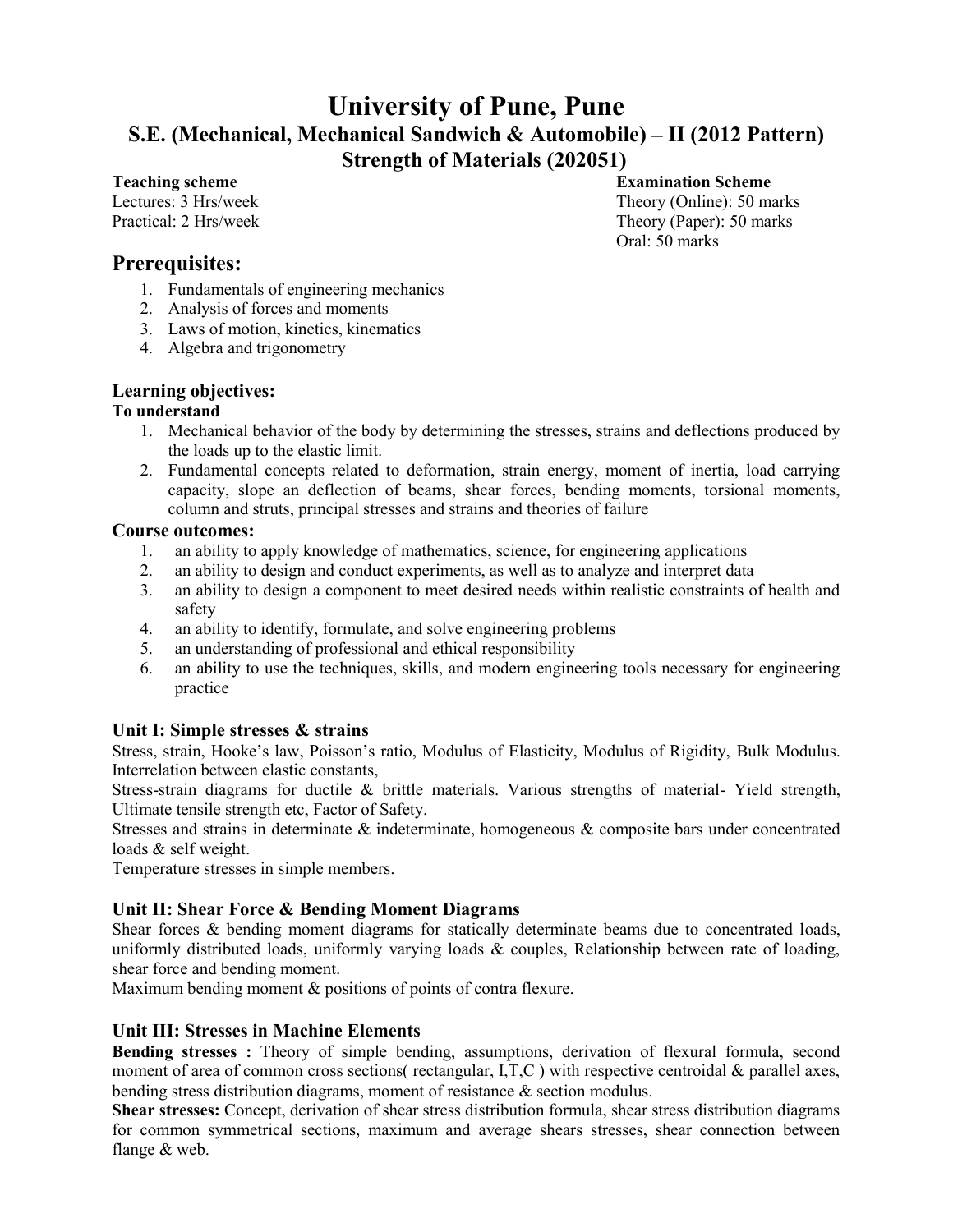#### **Unit IV:**

**Slope & deflection of beams:** Relation between BM & slope, slope & deflection of determinate beams, double integration method (Macaulay's method), derivation of formula for slope & deflection for standard cases.

**Strain energy:** Strain energy due to axial load (gradual, sudden and impact). Strain energy due to bending and torsion.

#### **Unit V:**

**Torsion :** Stresses, strain & deformations in determinate shafts of solid & hollow, homogeneous & composite circular cross section subjected to twisting moment, derivation of torsion equation, stresses due to combined torsion, bending & axial force on shafts.

**Buckling of columns:** Concept of buckling of columns, derivation of Euler's formula for buckling load for column with hinged ends, concept of equivalent length for various end conditions, Limitations of Euler's formula, Rankine's formula, safe load on columns

#### **Unit VI:**

**Principal stresses & strains:** Normal & shear stresses on any oblique plane. Concept of principal planes, derivation of expression for principal stresses & maximum shear stress, position of principal planes & planes of maximum shear.

Graphical solution using Mohr's circle of stresses.

Principal stresses in shaft subjected to torsion, bending moment  $\&$  axial thrust (solid as well as hollow), Concept of equivalent torsional and bending moments.

**Theories of elastic failure:** Maximum principal stress theory, maximum shear stress theory, maximum distortion energy theory, maximum strain theory – their applications & limitations.

**Term Work:** The term work shall consist of 5 experiments and 3 assignments listed below.

#### **[A] List of Experiments:** [Any five]

- 01) Tension test for ductile and brittle material using extensometer.
- 02) Compression test for ductile and brittle material using extensometer.
- 03) Shear test of ductile material on Universal Testing Machine.
- 04) Experimental verification of flexural formula in bending for cantilever beam.
- 05) Experimental verification of flexural formula in bending for simply supported beam.
- 06) Measurement of stresses and strains in beams for different end conditions using strain gauges.
- 07) Torsion Test on circular bar.

#### **[B] Assignments:** [Any three]

- 01) Shear force and bending moment diagrams with different end conditions.
- 02) Slope and deflection.
- 03) Principal stresses through graphical and analytical method.
- 04) Above problems may be solved by simulation technique.

Term work will be assessed along with oral examination at end of semester. Internal examiner or subject teacher keeps the record of continuous assessment and help the external examiner while conducting oral examination so that there should not be injustice to the students.

#### **Text Books:**

- 01) G.H.Ryder- Strength of Materials- 3<sup>rd</sup> Edition, Macmillan Pub, India
- 02) S.S. Rattan Strength of Material Tata McGraw Hill Publication Co. Ltd.
- 03) S. Ramamurtham Strength of material Dhanpat Rai Publication.
- 04) Timoshenko and Young Strength of Materials CBS Publication.

#### **Reference Books :**

01) Beer and Johnston - Strength of materials - CBS Publication.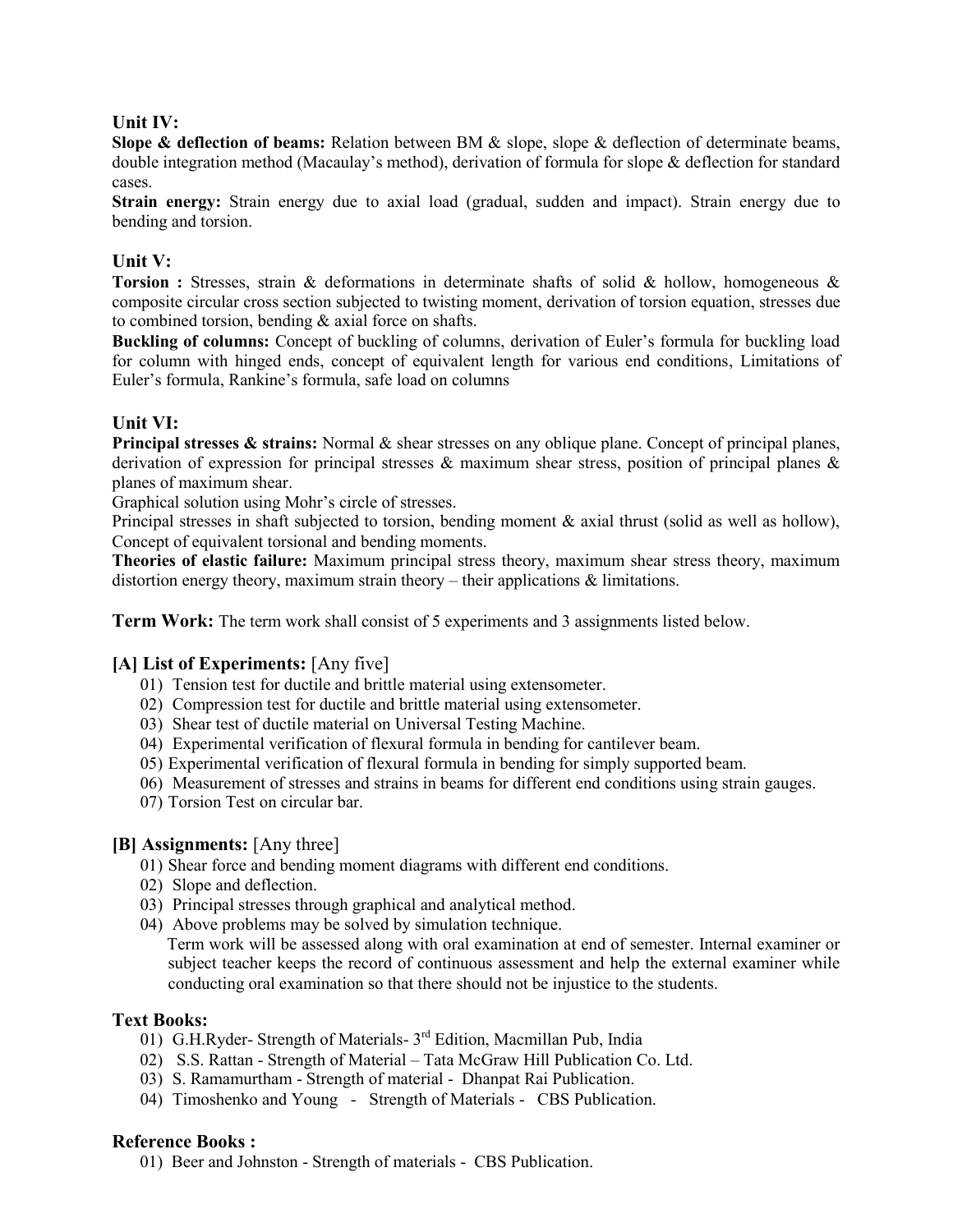- 02) E.P. Popov Introduction to Mechanics of Solids Prentice Hall Publication.
- 03) Singer and Pytel Strength of materials Harper and row Publication.
- 04) B.K. Sarkar Strength of Material Tata McGraw Hill New Delhi.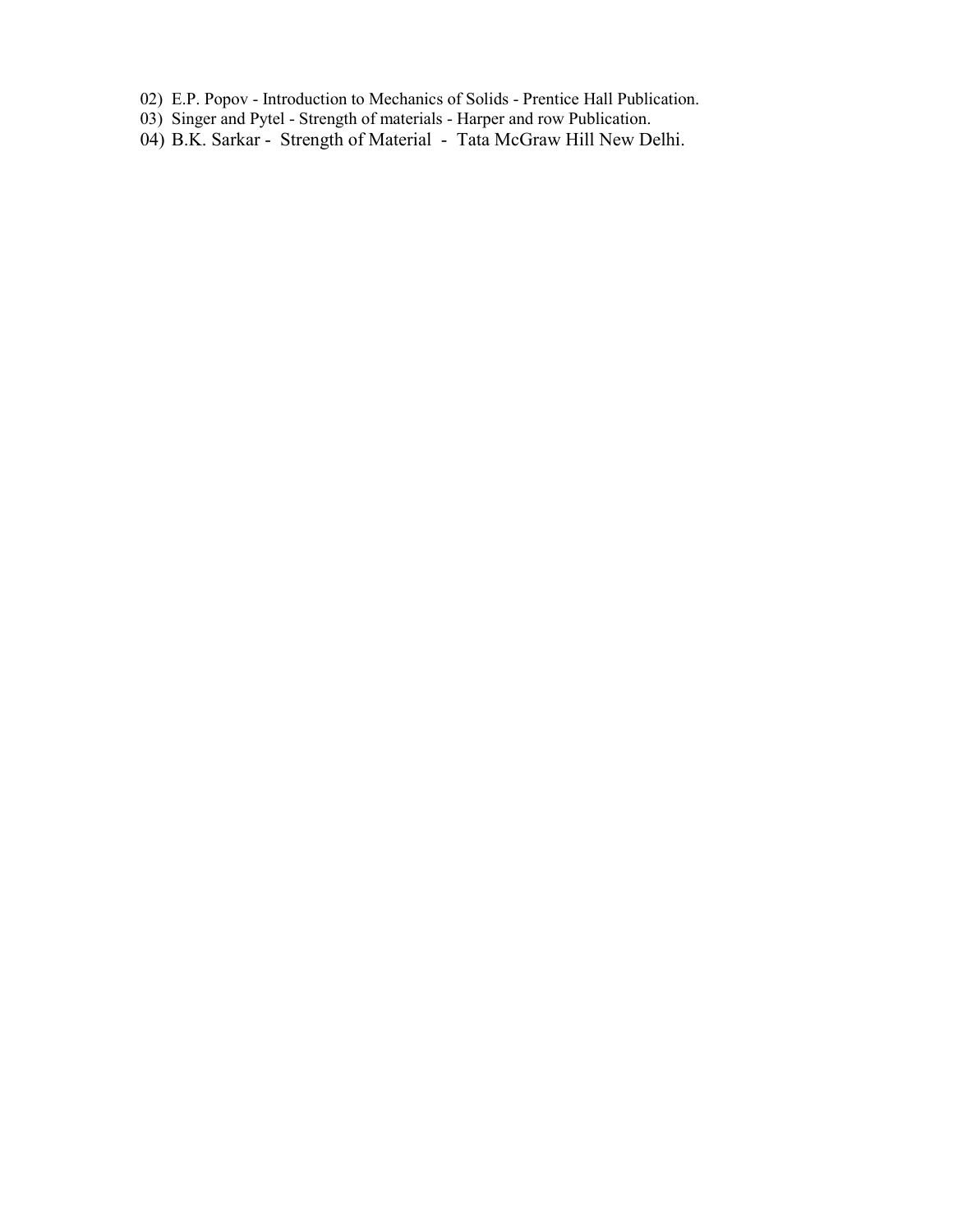# **University of Pune S.E. Mechanical Sandwich – I (2012 Pattern) Workshop Practice - II (211063)**<br>Term Work: - 25 Marks

Teaching Scheme: Practical 2hr/week

#### **Learning Objectives:**

- 1. To set the manufacturing set-up appropriately and study the corresponding set up parameters.
- 2. To Select appropriate process parameters for obtaining desired characteristic on work piece.
- 3. To understand the operational problems and suggest remedial solutions for adopted manufacturing process.

#### **Prerequisites:**

- 1. Basics of Workshop practices
- 2. Basics of Engineering graphics
- 3. Basic of Engineering mathematics

#### **Each student must complete and submit following Term work:**

#### **1. Manufacturing of Jobs:**

- 1) Manufacturing one composite job consisting of taper turning and threading operation.
- 2) Manufacturing of Spur gear.
- 3) Grinding of one component using cylindrical or surface grinder.
- 4) Demonstration of one job on CNC Lathe machine.

#### **2. Journal and demonstration:**

A journal containing record of following assignments based on the following topics (With sketches and relevant description)

- 1. Block diagrams (Any two)
	- a. Lathe
	- b. Universal milling machine
	- c. Radial drilling machine
	- d. Cylindrical grinder
- 2. Mechanisms (Any two)
	- a. All geared head stock of a center lathe
	- b. Any two quick acting clamping devices for fixture.
	- c. Crank and slotted lever quick return drive of shaping machine
	- d. Components of one type of die.
- 3. Casting and super finishing processes (Any two)
	- a. Types of pattern
	- b. Different casting methods
	- c. Honing
	- d. Buffing
- 4. Welding (Any two)
	- a. Classification of welding processes
	- b. Different types of welding symbols and joints
	- c. Testing of welded joints
	- d. Welding defects

## **Note: Teaching Faculty should explain construction, working, tooling and operations of concerned Machine Tool/machining process during practical work.**

#### **Text Books:**

- 1) Hajara Chaudhary, Bose S.K. Elements of Workshop Technology Vol I and II, Asia Publishing House
- 2) Rao P.N. Manufacturing Technology and Foundry, Forming and Welding, Tata Mc. Graw Hill
- 3) Parmar R.S. Welding Process and Technology, Khanna Publisher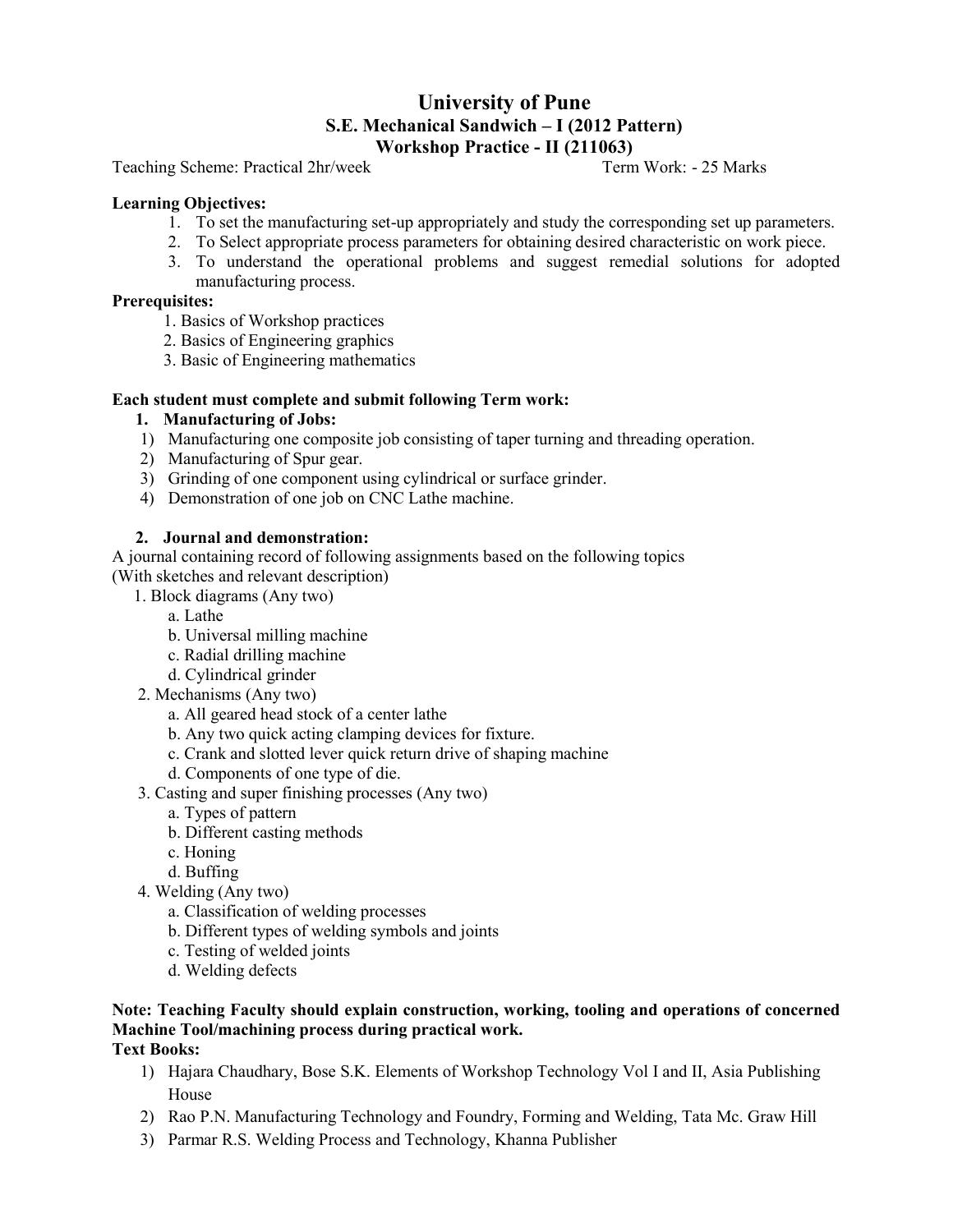# **Semester – II University of Pune, Pune S.E. (Mechanical Sandwich) Part- II (2012 Course) THERMAL ENGINEERING (202064)**

#### **Teaching Scheme: Examination scheme:**

#### **Lectures; 4hrs/week Theory (Paper): 50 Marks**<br> **Practical; 2hrs/week Chapter Constant Constant Constant Constant Constant Constant Constant Constant Constant Constant Constant Constant Constant Constant Constant Constant Practical; 2hrs/week**

#### **Learning Objectives :**

By the end of course student should be able to

- 1. Describe all refrigeration and air conditioning processes.
- 2. To plot processes on P-V,T-S,P-h diagrams.
- 3. Calculate performance of refrigeration cycles and calculate psychrometric properties.
- 4. Understand all the I.C.Engine systems ,layouts and its importance.
- 5. Analyse the performance of engine.
- 6. Understand the concept of normal and abnormal combustion in engine.
- 7. Conversant with gas turbines and Jet propulsion.

#### **Prerequisite:**

- 1. Thermodynamics.
- 2. Engineering Mathematics.

#### **Unit I: Reciprocating Air Compressor** 8 Hrs.

Uses of compressed air, classification of compressors, constructional details of single and multistage compressor, computation of work done, isothermal work done, isothermal efficiency, effect of clearance, volumetric efficiency, need of multi staging, intercooling and after cooling.

**Rotary Air Compressor:** Basic principles, classification, construction, working of roots, vane, scroll compressors. . Selection of compressors for various applications.

#### **Unit II: Refrigeration:**  $10 \text{ Hrs.}$

Definition, refrigeration load, unit of refrigeration, reverse carnot cycle, systems of refrigeration, Bell-Coleman cycle, vapour compression cycle (VCC), effect of operating parameters on VCC, use of P-h charts, refrigerants, properties of refrigerants, alternative refrigerants, simple vapour absorption system, comparison of vapour compression and vapour absorption cycle.

#### Unit III:Air-Conditioning: **8 Hrs.** 8 Hrs.

Psychrometry, properties, relations, use of chart, processes, air conditioning equipments, air-conditioning systems; comfort and industrial air conditioning, factors affecting human comfort, effective temperature and comfort chart, central and unitary air conditioning systems, applications of air conditioning.

#### **Unit IV: I. C. Engines** 8 Hrs.

Fuel feeding system, Starting system, Ignition System, Engine Cooling System, Lubrication System, Governing System.

**Supercharging:**Need for supercharging, supercharging and turbocharging, types of superchargers, Limitations of supercharging in S.I. and C.I. engines (Descriptive treatment).

**Testing & Performance of I. C. Engine:** Determination of brake power, indicated power, friction power. Determination of brake thermal efficiency, mechanical efficiency, volumetric efficiency, Energy Balance.

 **Theory (Online): 50 Marks** 

 **Term Work: 25 marks**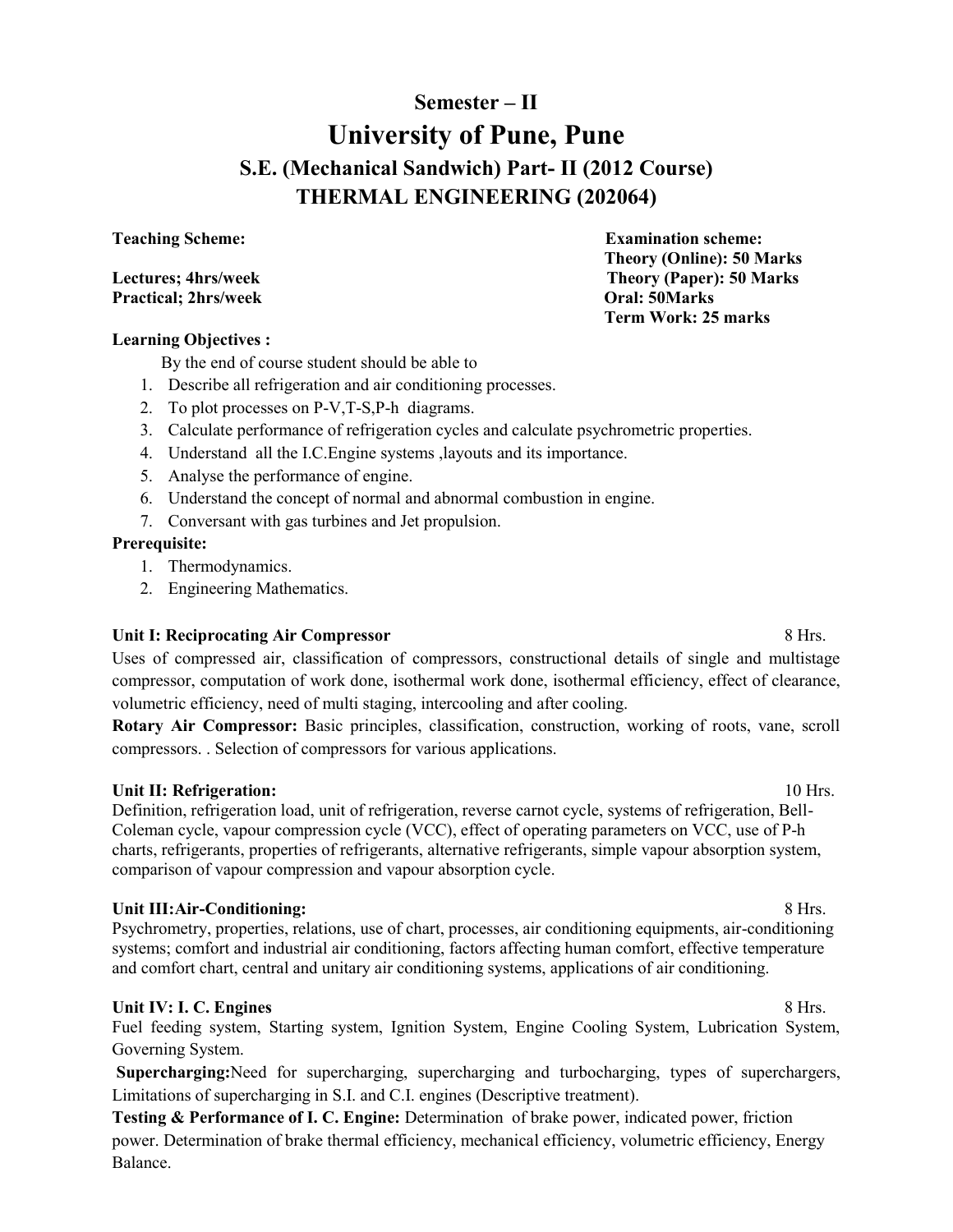#### **Unit V: Combustion in S.I. engines** 6 Hrs

Stages of combustion, flame propagation, factors influencing, flame speed, abnormal combustion- preignition and detonation, Octane number, types of combustion chambers in S.I. engines.

**Combustion in C.I. engines:** Stages of combustion, ignition delay and factors affecting delay period, diesel knock, , cetane number, comparison of diesel knock and detonation, types of combustion chambers for C.I. engines.

**Emission and pollution control:** Emissions from S.I. and C.I. engines and their harmful effects. Catalytic converters – construction and working (elementary treatment). Contemporary and proposed emission norms. (Descriptive treatment).

#### Unit VI: Gas Turbines: 8 Hrs.

Theory and fundamentals of gas turbines, principles, classifications, thermodynamic cycles, assumptions for simple gas turbine cycle analysis, work ratio, concept of optimum and maximum pressure ratio, actual cycle, effect of operating variables on thermal efficiency, regeneration, intercooling, reheating and their effect on performance, close and semi close cycle gas turbine plant, application of gas turbine.

Jet Propulsion: Introduction, theory of jet propulsion, types of jet engines, turbo jet, turboprop, turbofan, pulse jet and ramjet engines, applications of jet engine, , introduction to rocket engines . (Descriptive treatment).

#### **Term Work:**

The term shall consist of record of minimum eight experiments from the followings.

- 1. Trial on refrigeration test rig to find theoretical COP,actual COP and relative COP.
- 2. Trial on air conditioning test rig .
- 3. Trial on ice plant test rig.
- 4. Trial on reciprocating air compressor to find volumetric efficiency and Isothermal efficiency.
- 5. Test on diesel engine to determine BP, bsfc, thermal efficiency, and relative efficiency for one load.
- 6. Trial on Petrol engine Morse test.
- 7. Study of combustion chambers in SI and CI engines.
- 8. Study of supercharging and turbocharging.
- 9. Study and demonstration of exhaust gas analyzer and smoke meter.
- 10. Assignment on any one advanced technology related to I.C Engine/ RAC.
- 11. Visit to any refrigeration plant / air conditioning plant /automobile service station.

#### **Text Books:**

- 1. Ganesan V.: Internal combustion engines. Tata McGraw Hill.
- 2. Mathur and Sharma: Internal combustion engines, Dhanpatrai and Company.
- 3. Arrora and Domkundwar: Refrigeration and airconditioning, Dhanpatrai and Company.
- 4. C P Arrora:Engineering Thermodynamics, Tata McGraw Hill.

- 1. P L Ballaney: Thermal engineering, Khanna Publishers.
- 2. Heywood :Internal combustion Engine Fundamentals, Tata McGraw Hill.
- 3. Domkundwar and Domkundwar: Internal combustion engines, Dhanpatrai and Company.
- 4. C P Arrora: Refrigeration and Airconditioning, Tata McGraw Hill.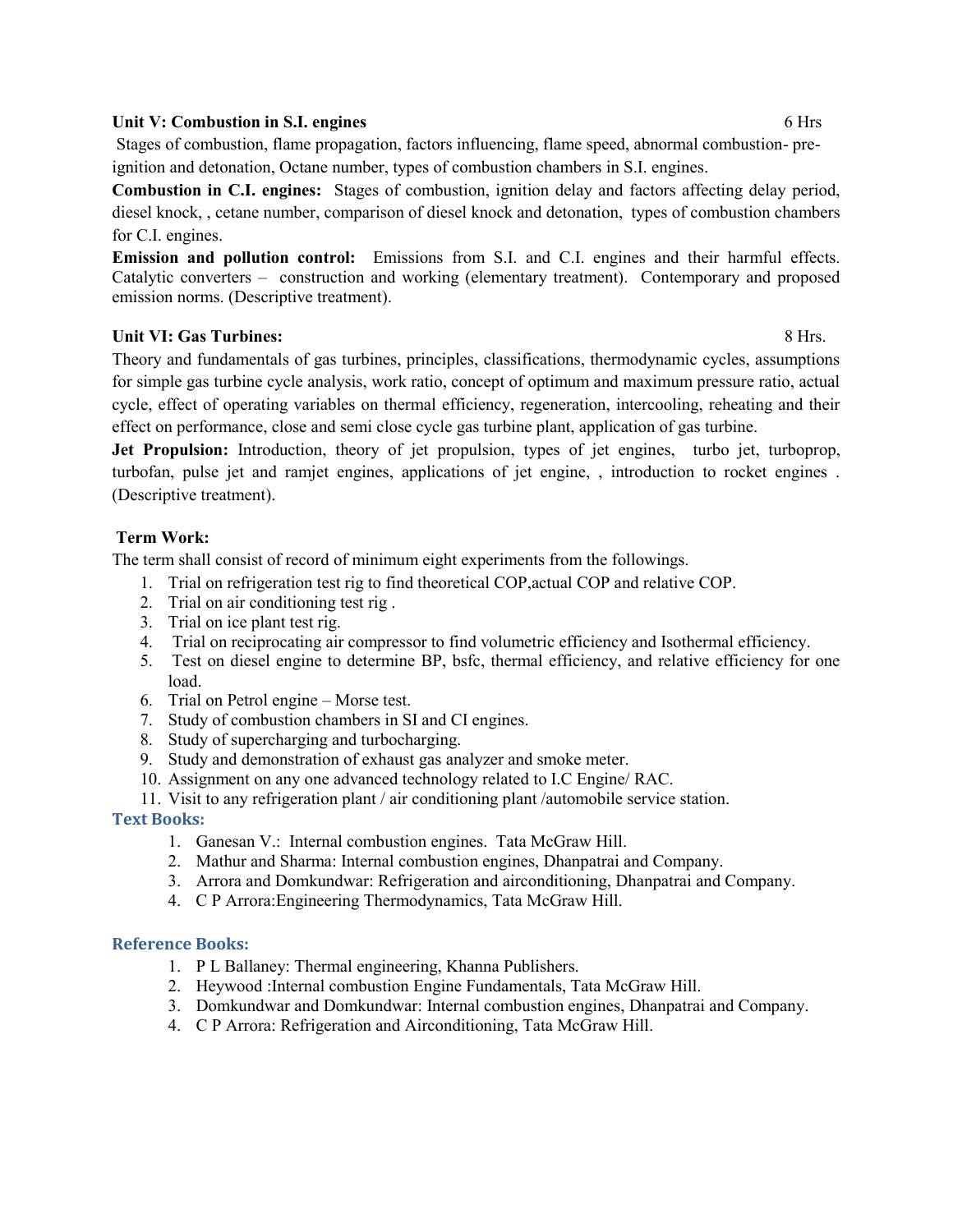# **University of Pune, Pune S.E. (Mechanical Sandwich) Part- II (2012 Course) METROLOGY AND QUALITY CONTROL (202065)**

Teaching Scheme - Teaching Scheme – Examination Scheme – Lectures – 3 Hrs / week Term Work – 25 Marks Theory – Paper – 50 Marks Practical – 2 Hrs / Week<br>
Online – 50 Marks \*\* Oral - 50 marks Online  $-50$  Marks.

#### **Learning objectives**

- 1. To develop and evaluate measurement techniques
- 2. To create awareness among the students regarding different gauges used in industries
- 3. Knowledge of limits, fits and tolerances will aid them while assembling different parts to perform desired function developing interchangeability concept
- 4. Knowledge of SQC tools will help the students in continual improvement process.

#### **Course outcomes:-**

- 1. To develop ability in students to use appropriate measuring instruments which will aid in giving precise results.
- 2. An ability to design and develop gauging systems.
- 3. Students will be capable to meet the demanding higher level of accuracy in today's modern manufacturing scenario.
- 4. Capable of analyzing the accuracy of measuring methods establishing uncertainty of it then researching into the causes of measuring errors and eliminating the same.

#### **Pre-requisites:-**

- 1. Hand on using basic measuring instruments.
- 2. Algebra and trigonometric relations.
- 3. Machine drawing

#### **Unit I:- Measurement standards and comparators** 6 Hrs

Principles of Engineering metrology, Types of measurement standards, Types and sources of errors, Accuracy and Precision, linear measuring instruments, angular measuring instruments and their applications.

**Calibration :** concept and procedure , traceability, uncertainty in measurement.

**Comparators** - Mechanical, Pneumatic, Optical, Electronic (Inductive), Electrical (LVDT). Checking of geometrical forms

#### **Unit II: – Design of gauges, Interferometers and surface finish measurements** 8 Hrs **Design of Gauges**- Taylor's principle, Types of gauges, limits, fits, tolerances.

**Interferometer-** Principle, NPL Interferometer, Flatness measuring of slip gauges, Laser Interferometer **Surface Finish Measurement**- Surface texture, measuring surface finish by Stylus Probe, Tomlinson & Taly-surf, Methods to analyze surface traces.

### **Unit III: – Metrology of Screw Thread, Gears and Advance Metrology** 7 Hrs

**Measurement of thread form-** Minor, Major, effective, Flank angle, pitch, Types & effect of Screw threaded error, Floating Carriage Micrometer.

**Gear Metrology**- Gear error, Gear measurement: Gear tooth Vernier, constant chord, base tangent, Rolling, Profile Projector, Tool maker's microscope.

**Advancements in Metrology**- Co-ordinate measuring machine, Universal measuring machine, Laser in metrology, Automatic inspection system, Online-Offline inspection machine vision.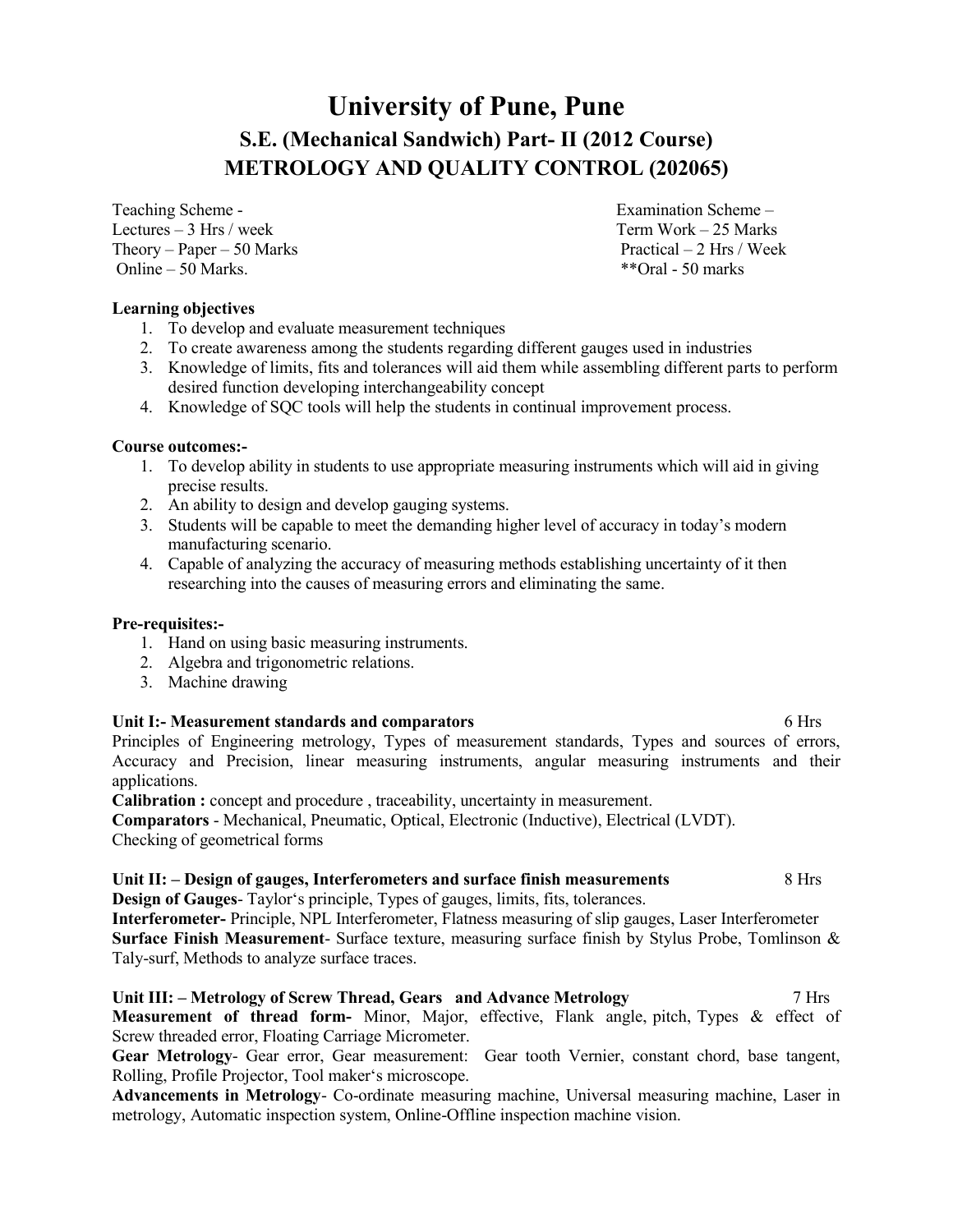## **Unit IV: - Introduction to Quality and Quality Tools** 7 Hrs

Deming's PDCA,PDSA cycles & Juran Trilogy approach, Quality Statements, Cost of quality & value of quality, Seven Quality Tools: check sheet, flow chart, Pareto analysis, cause & effect diagram, scatter diagram, Brain storming; Quality circle; Concurrent engineering; Malcom Balbridge national quality award.

### **Unit V: – Total Quality Management** 6 Hrs

Quality function deployment, 5S, Kaizen, Kanban, JIT, Poka yoke, QMS (ISO 9000, TS 16949, ISO 14000, Quality audit); TPM, FMECA, FTA; Zero defects.

### **Unit VI: – Statistical quality control** 8 Hrs

**Statistical quality control**- Statistical concept, Frequency diagram, Concept of variance analysis, control chart for variable & attribute, Process capability, statistical process Control, Concept of Six sigma: DMAIC, Production part approval Method (PPAP)

**Acceptance Sampling:** Sampling Inspection, OC Curve and its characteristics, sampling methods, Sampling Plan: comparison, calculation of sample size, AOQ, Probability of Acceptance.

### **Reference Books: Metrology**

- 1. Hume K.J. Engineering Metrology, Macdonald Publications
- 2. Jain R.K. Engineering Metrology, Khanna Publication.
- 3. Narayana K.L. Engineering Metrology.
- 4. Galyer J.F & Shotbolt C.R. Metrology for engineers.
- 5. Gupta I.C. —Engineering Metrology, Dhanpatrai Publiartions
- 6. Judge A.W. —Engineering Precision Measurements, Chapman and Hall
- 7. ASTME, —Handbook of Industrial Metrology", Prentice Hall of India Ltd

#### **Reference Books : Quality Control**

- 1. Juran J. M., —Quality Handbook, McGraw Hill Publications.
- 2. Grant S.P., —Statistical Quality Control, Tata McGraw hill Publication.
- 3. Dale H. Besterfield Quality control, Pearson Education
- 4. Mahajan Quality control, Dhanpatrai Publiartions
- 5. John Oakland statistical Process Control Butterworth- Heinnemann.

#### **Term work:**

#### **A] Experiments (**Write up's based on experiments conducted.) **(Any Eight) LIST OF EXPERIMENTS**

- 1. To measure the angle of taper ring gage by two calibrated balls method. Measurement of angle of taper plug gauge with sine bar.
- 2. To calibrate the given Dial gauge using Calibration Tester.
- 3. To determine the flatness of given specimen using the optical flat.
- 4. To measure the effective diameter of screw plug gauge using floating carriage micrometer.
- 5. To study the gear rolling tester and then to check the given specimen gear for effective diameter, Depth of tooth, and eccentricity and to calculate the backlash. Or to measure gear tooth thickness by using gear tooth Vernier caliper.
- 6. To check the surface roughness of given specimen using surface roughness tester.
- 7. To study the working of Profile projector and then to measure the various angles of a single point cutting tool.
- 8. To perform alignment test on Radial drilling machine and Lathe Machine.
- 9. To study the toolmakers microscope and then to measure pitch and angle of screw thread.
- 10. Study of co-ordinate measuring machine.

#### **B] Term Work** –

• In addition at least two assignments on statistical quality control.

\*\* **Under oral head examination should be based on term work completed during practical and theory syllabus**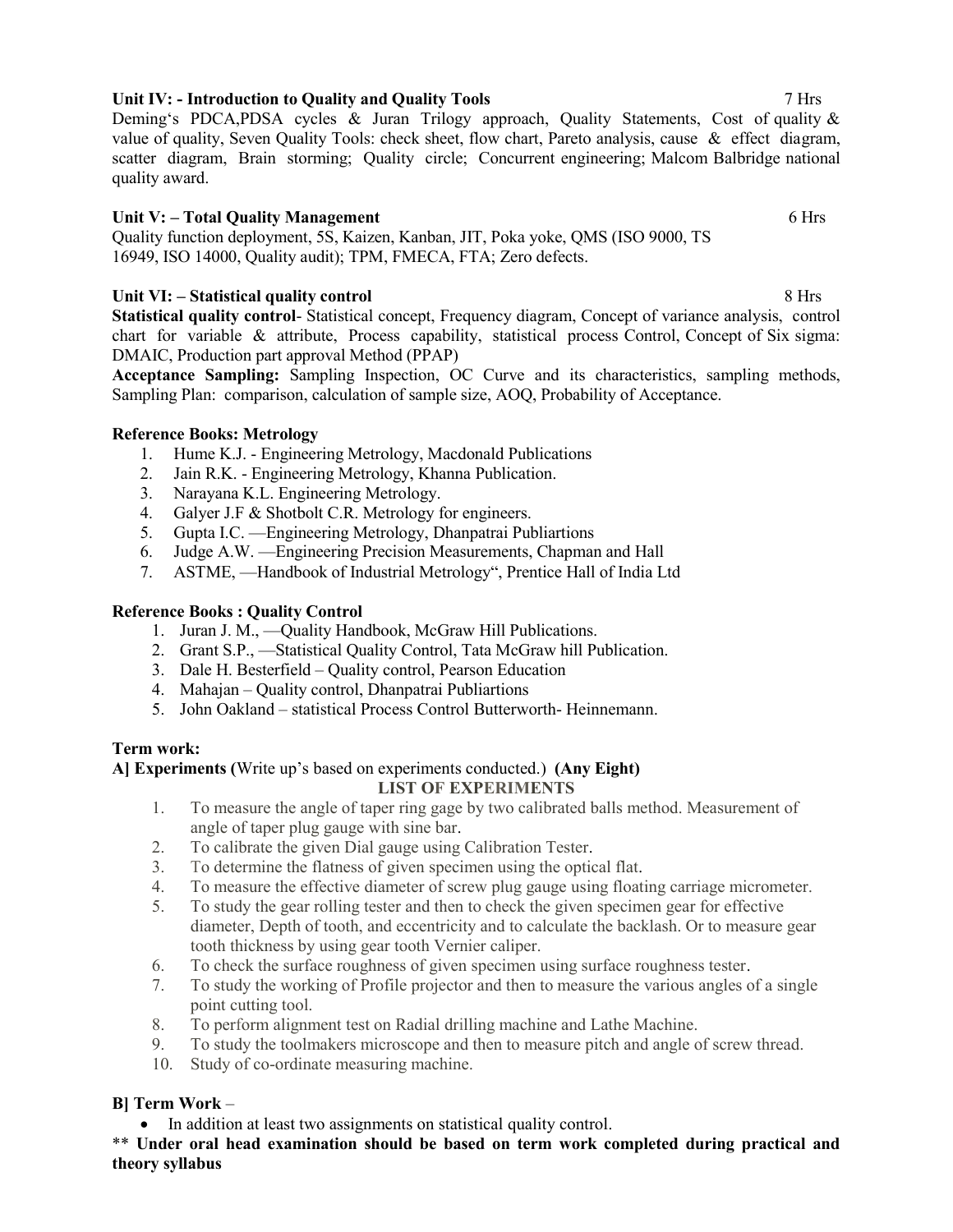# **University of Pune, Pune**

## **S.E. (Mechanical, Mechanical Sandwich & Automobile) – II (2012 Pattern) Theory of Machines – I (202048)**

**Teaching scheme Examination Scheme** 

Lectures: 4 Hrs/week Theory (Online): 50 marks Practical: 2 Hrs/week Theory (Paper): 50 marks Term work: 25 marks

## ( **\$ Common Oral will be based on both TOM-I and TOM-II term work at end of First Semester of T.E.)**

#### **LEARNING OBJECTIVES:**

- 1. To make the student conversant with commonly used mechanism for industrial application.
- 2. To develop competency in drawing velocity and acceleration diagram for simple and complex mechanism.
- 3. To develop analytical competency in solving kinematic problems using complex algebra method.
- 4. To develop competency in graphical and analytical method for solving problems in static and dynamic force analysis.
- **5.** To develop competency in conducting laboratory experiments for finding moment of inertia of rigid bodies, verification of displacement relation for Hooke's joints, to measure power transmitted and absorbed by dynamometer and brakes respectively.

#### **Unit I: Fundamentals of Kinematics and Mechanisms** 10 Hrs.

Kinematic link, Types of links, Kinematic pair, Types of constrained motions, Types of Kinematic pairs, Kinematic chain, Types of joints, Mechanism, Machine, Degree of freedom (Mobility), Kutzbach crieterion, Grubler's criterion.

Four bar chain and its inversions, Grashoff's law, Slider crank chain and its inversions, Double slider crank chain and its inversions.

Equivalent linkage of mechanisms.

Exact and Approximate Straight line mechanism, Steering gear mechanisms: Condition for correct steering, Davis steering gear mechanism, Ackermann steering gear mechanism.

#### Unit II: Static and Dynamic Force Analysis **8Hrs.** 8Hrs.

Theory and analysis of Compound Pendulum, Concept of equivalent length of simple pendulum, Bifilar suspension, Trifilar suspension.

Dynamics of reciprocating engines: Two mass statically and dynamically equivalent system, correction couple, static and dynamic force analysis of reciprocating engine mechanism (analytical method only), Crank shaft torque, Introduction to T-θ diagram.

Friction: Friction and types of friction, laws of friction, Friction in turning pair, friction circle, friction axis, friction in four bars and slider crank mechanism.

#### Unit III: Friction Clutches, Brakes and Dynamometer **8Hrs.** 8Hrs.

Pivot and collar friction, plate clutches, cone clutches, centrifugal clutch, torque transmitting capacity. Different types of brakes, shoe brakes, external and internal shoe brakes, block brakes, band brakes, and band and block brakes, Braking torques, and different types of absorption and transmission type dynamometer.

#### **Unit IV: Kinematic Analysis of Mechanisms: Analytical Methods 8 Ris.** 8 Hrs.

Analytical method for displacement, velocity and acceleration analysis of slider crank Mechanism.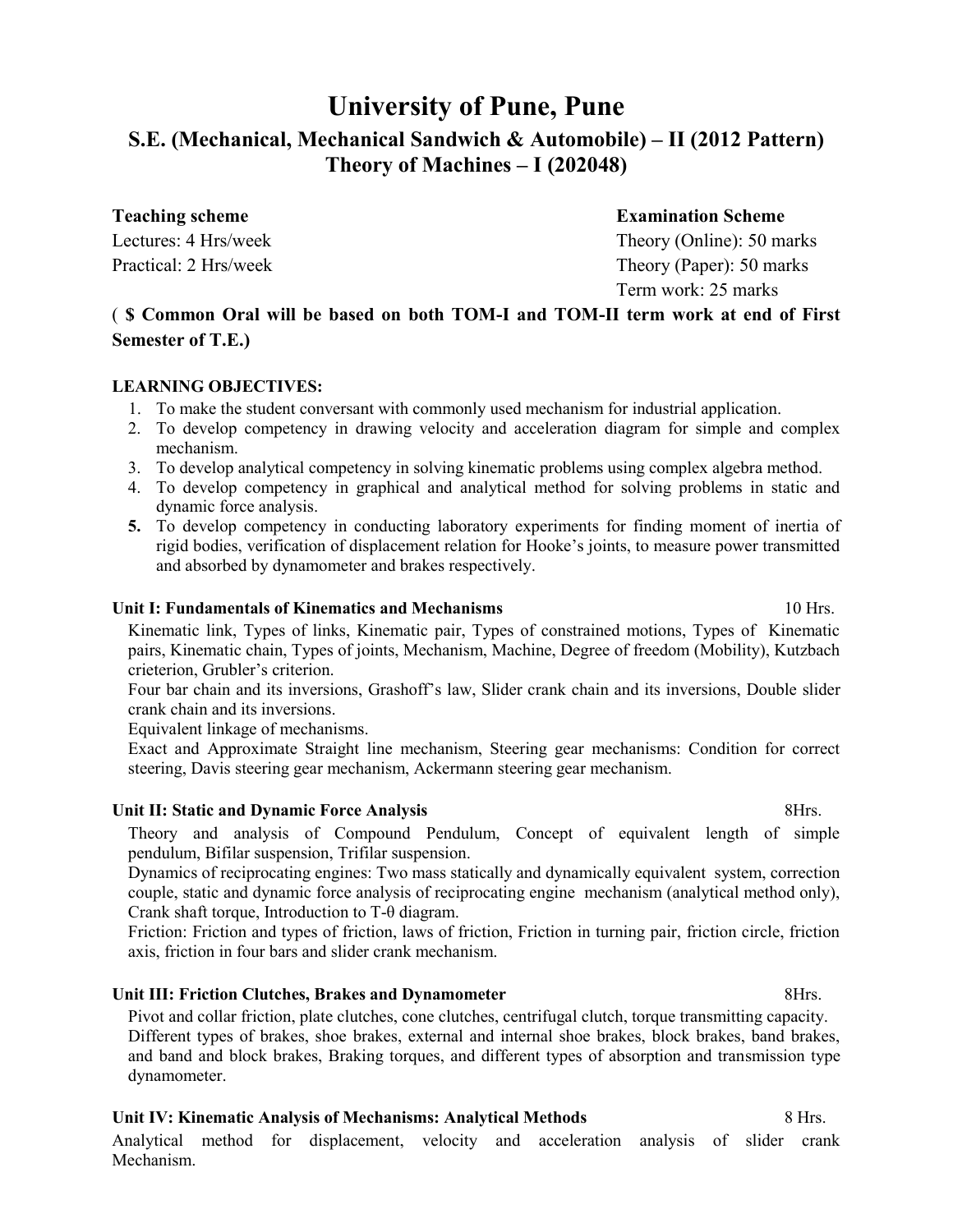Position analysis of links with vector and complex algebra methods, Loop closure equation, Chase solution, Velocity and acceleration analysis of four bar and slider crank mechanisms using vector and complex algebra methods.

Hooke's joint, Double Hooke's joint.

#### **Unit V: Velocity and Acceleration Analysis of Simple Mechanisms: Graphical Methods-I** 8 Hrs.

Relative velocity method : Relative velocity of a point on a link, Angular velocity of a link, Sliding velocity, Velocity polygons for simple mechanisms.

Relative acceleration method : Relative acceleration of a point on a link, Angular acceleration of a link, Acceleration polygons for simple mechanisms.

Instantaneous center of rotation (ICR) method: Definition of ICR, Types of ICRs, Methods of locating ICRs, Kennedy's Theorem, Body and space centrode.

#### **Unit VI: Velocity and Acceleration Analysis of Mechanisms: Graphical Methods-II** 8Hrs.

Velocity and acceleration diagrams for the mechanisms involving Coriolis component of acceleration. Klein's construction.

#### **Term Work :**

The term work shall consist of:

#### **[A] Assignments/Tutorial:**

The following two assignments shall be completed and record to be submitted in the form of journal.

- 1. Minimum one problem on Static and Dynamic force balancing, Friction Clutches Brakes and Dynamometer.
- 2. One problem on velocity and acceleration analysis using:
- A) Vector algebra and B) Complex algebra and comparison of results.

#### **[B] Laboratory Experiments:**

Any four of the following experiments shall be performed and record to be submitted in the form of journal.

- 1. Demonstration and explanation of configuration diagram of working models based on four bar chain, single slider crank mechanism, and double slider crank mechanism for various link positions (any two models).
- 2. To determine the mass moment of inertia of a connecting rod using a compound pendulum method.
- 3. To determine the mass moment of inertia of a flat bar using bifilar suspension method.
- 4. To determine the mass moment of inertia of a flywheel/gear/circular disc using trifilar suspension method.
- 5. To determine the angular displacements of input and output shafts of single Hooke's joint for different shaft angles and verification of the results using computer programme.
- 6. To measure torque transmitting capacity of friction clutch.
- 7. To measure the power transmitted by the dynamometer or power absorbed by the brake.

#### **[C] Drawing Assignments (3 sheets of ½ imperial size) :**

1. To study and draw (any four) mechanisms for practical applications such as: mechanical grippers in robot, lifting platform, foot pump, toggle clamp, folding chair etc.; straight line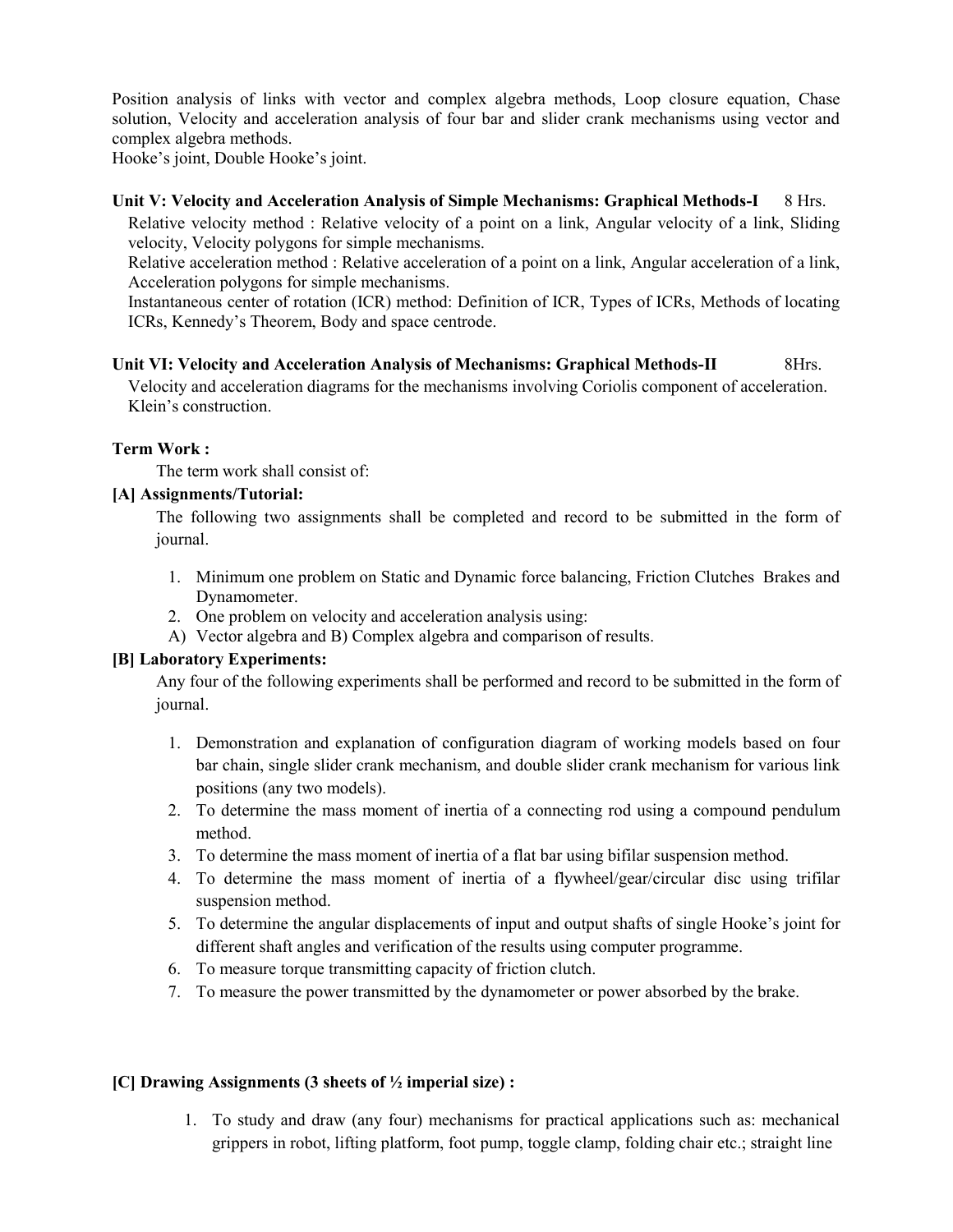- 2. Mechanisms such as: Peaucellier Mechanism, Scott Russell Mechanism, Grasshopper Mechanism etc., for various link positions.
- 3. Two problems on velocity and acceleration analysis using Graphical methods i.e., polygons or ICR (Based on Unit 5).
- 4. Two problems on velocity and acceleration analysis using Graphical methods i.e., polygons involving Coriolis component or Klein's construction (Based on Unit 6).

#### **Text Books**

- 1. Thomas Bevan, "Theory of Machines" CBS Publisher and Distributors, Delhi.
- 2. S. S. Ratan, "Theory of Machines", Tata McGraw Hill.
- 3. Ashok G. Ambekar, "Mechanism and Machine Theory", Prentice Hall, India
- 4. Sadhu Singh, "Theory of Machines", Pearson

- 1. Shigley J. E., and Uicker J.J., "Theory of Machines and Mechanism", McGraw Hill Inc.
- 2. Ghosh Amitabh and Mallik A. K. "Theory of Machines and Mechanism", East- West Press.
- 3. Hall A. S., "Kinematics and Linkage Design", Prentice Hall.
- 4. Wilson C.E., Sandler J. P. Kinematics and Dynamics of Machinery", Person Education.
- 5. Erdman A.G. and Sandor G.N., "Mechanism Design, Analysis and Synthesis" Volume-I, Prentice –Hall of India.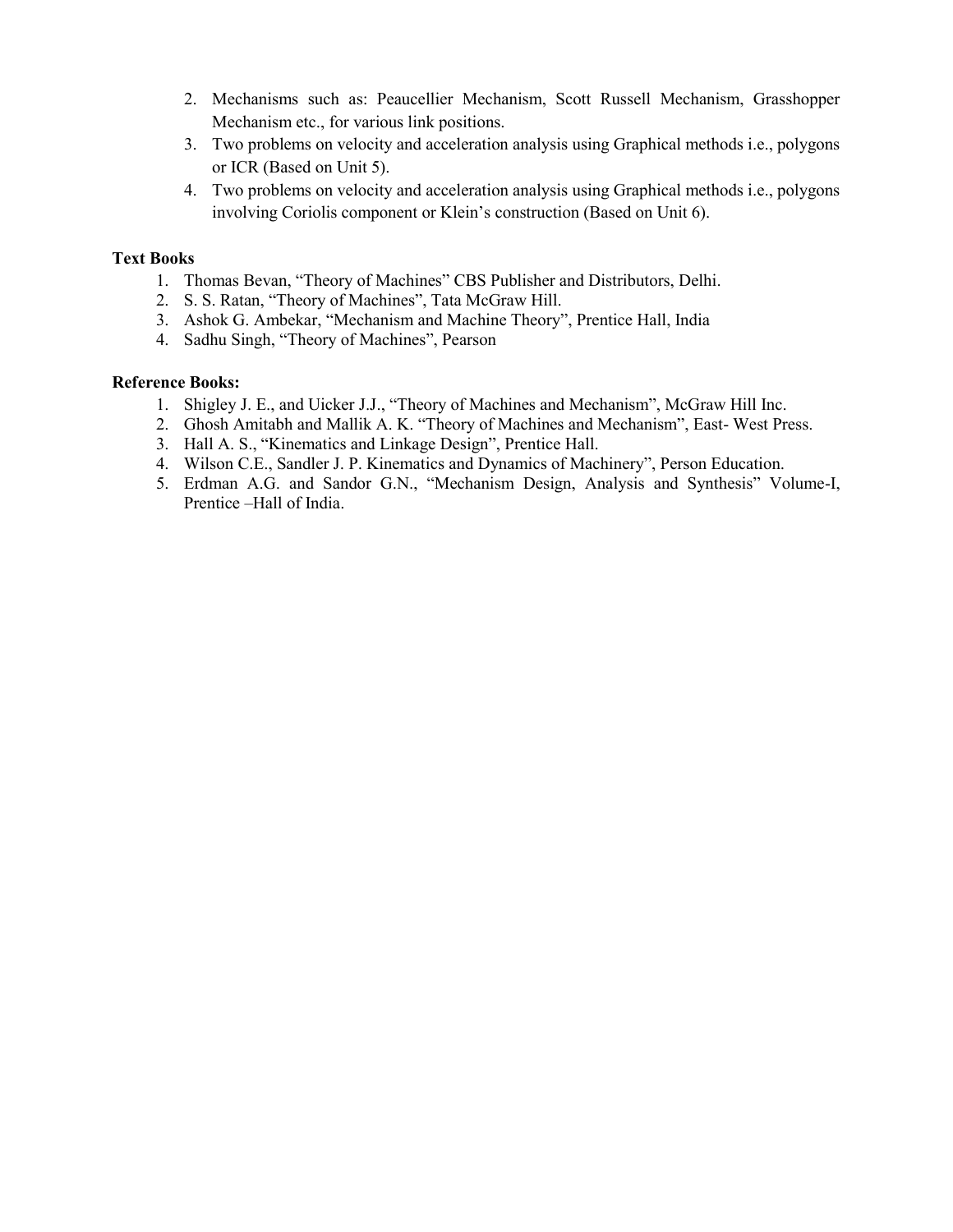# **University of Pune SE (Mechanical Sandwich) (2012 Pattern) Manufacturing Engineering (202066)**

#### **Learning Objectives:**

- 1) To select appropriate manufacturing process for producing part under consideration.
- 2) To identify various process parameters and their effects on processes.
- 3) To design the process and tooling.
- *4)* To identify the defects and propose the remedies*.*

#### **Prerequisites:**

- 1) Basics of Mechanical Engineering
- 2) Workshop Practices
- 3) Basics of Engineering graphics

#### **Unit I: CASTING AND FORMING PROCESSES** 10 Hrs.

#### **Casting Processes**

**Sand Casting:**Pattern types, materials, Pattern making allowances, Moulding sand types,

Properties and testing. Hand and machine moulding processes and equipment's. Defects in casting, Inspection techniques.

**Core**: Types and manufacturing. Gating Systems (numerical). Cleaning and finishing. Defects in casting. Inspection techniques, Shell moulding, Investment casting, Die casting, Centrifugal casting. Continuous casting**.**

**Forming Processes :** Introduction to hot working and cold working.

**Rolling**: Types of rolling mills, Roll forming, Roll forging

**Forging:** Drop, press and upset, defects, Extrusion- Direct and indirect

**Drawing**- Wire drawing (numerical), tube drawing, Swaging, shot peening.

#### **Unit II: JOINING PROCESSES** 8 Hrs.

Surface preparation and various joints. Welding Classification.

**Arc Welding**- Theory, SMAW, GTAW, FSAW, Submerged arc welding, Stud Welding. Resistance welding- Theory, Spot, Seam and Projection weld process.

**Gas Welding**: Types of Flames and applications. Soldering, brazing and braze welding.

**Weld inspection**, Welding defects and their remedies.

**Use of adhesives for joining** - Classification of adhesives, types of adhesives, applications.

#### Unit III: MACHINE TOOLS **10** Hrs.

**Center lathe**: Introduction to, types of lathes. Construction and working of lathe, attachments and accessories, lathe mechanisms. Thread cutting and taper turning methods.

**Milling machine:** Types of milling machines, Construction, Working and Mechanism of Column and Knee type milling machine. Cutter- types, geometry and their applications, Speed, feed and depth of cut. Universal Dividing head, methods of indexing. simple numerical on indexing, machining time calculation.

**Drilling Machine:** Twist drill geometry, tool holder, Types of drilling machines, Types of drill and operations, speed, feed of drill, Simple numerical to calculate machining time.

**Unit IV: METALCUTTING AND NON CONVENTIONAL PROCESSES** 8 Hrs. **Theory of Metal Cutting Cutting tool:** tool geometry, Concept of cutting variables and their effect on cutting forces. Merchant's force circle . Estimation of cutting forces. Machinability, Toollife, Tool wear, economics of machining, cutting fluids.

**Teaching Scheme Examination Scheme Examination Scheme Examination Scheme Examination Scheme Examination Scheme Examination Scheme Examination Scheme Examination Scheme Examination Scheme Examination Sc** Theory (Online): 50 Marks Theory (Paper): 50 marks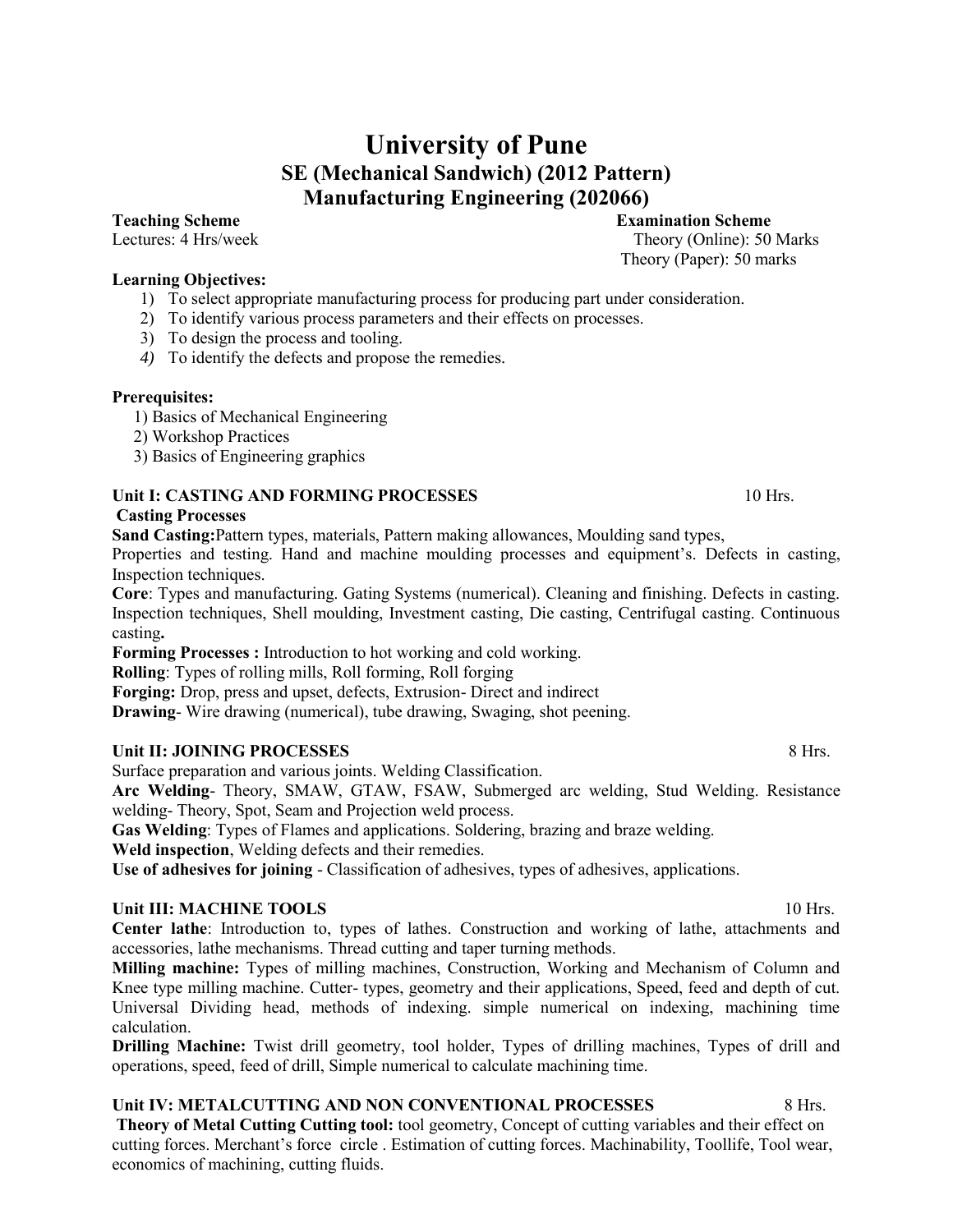#### **Non Conventional Machining**

Introduction, Types of Non-Conventional Methods of Machining, applications. Working Principles, Process Parameters and applications of: AJM and USM, LBM, ECM, EDM, PAM.

#### **Unit V: PRESS TOOL DESIGN** 8 Hrs.

**Introduction to Press** working operations. Types of dies, accessories and punches for press working, materials for punches and dies.

**Die design:** for blanking, piercing, bending and drawing.

Effect of clearance, center of pressure, different forces, press tonnage, blank size, number of draws, strip layout, sheet utilization ratio, methods of reducing forces.

#### Unit VI: PRINCIPLES OF JIGS AND FIXTURES **8 Hrs.** 8 Hrs.

**Jigs and fixtures:** Definitions, elements of, Basic principles and guidelines for design.

**Locating devices:** types of locators and their selection. Clamping devices – basic principles, types of bushes and their selection. indexing methods

Types of jigs and fixtures

Power work holding devices, Jig bushes, modular fixturing,

Working drawings (two views) for design of simple components.

#### **Text Books**:

- 1) P. N. Rao, Manufacturing Technology Vol I & II -Tata McGraw Hill Publishers
- 2) Hajara Choudhari, Bose S. K. Elements of Workshop Technology Vol. I & II -Asia Publishing House
- 3) P. C. Sharma, Production Engineering Khanna Publishers
- 4) D. K. Singh, Fundamentals of manufacturing technology-Ane's Books Pvt.ltd.
- 5) Kempstar Mha, Introduction to Jig and Tool design, Edward Arnold Pub.
- 6) P. H. Joshi, Jig and Fixtures, Tata McGraw Hill Publishing Co.

- 1) Chapman W.A. J., Workshop Technology Vol. I, II, III -ELBS Publishers
- 2) HMT- Production Technology -Tata McGraw Hill Publishing Co.
- 3) B. Ravi-Metal Casting: Computer Aided Design and analysis-Prentice Hall of India
- 4) J.T.Black- DeGormos, Materials and Processes in Manufacturing -John Willey and Sons
- 5) M.P.Grover-Fundamentals of modern manufacturing: Materials and Systems
- 6) Cyril Donaldson and George H LeCaine, Tool Design -Tata McGraw Hill Publishing Co.
- 7) Dr. R. S. Parmar- Welding Processes and Technology -Khanna Publishers, New Delhi.
- 8) S. K. Basu- Fundamentals of Tool Design -Oxford IBH
- 9) R. K. Jain, Production technology
- 10) Suchy Ivna, Handbook of die design, Tata McGraw Hill.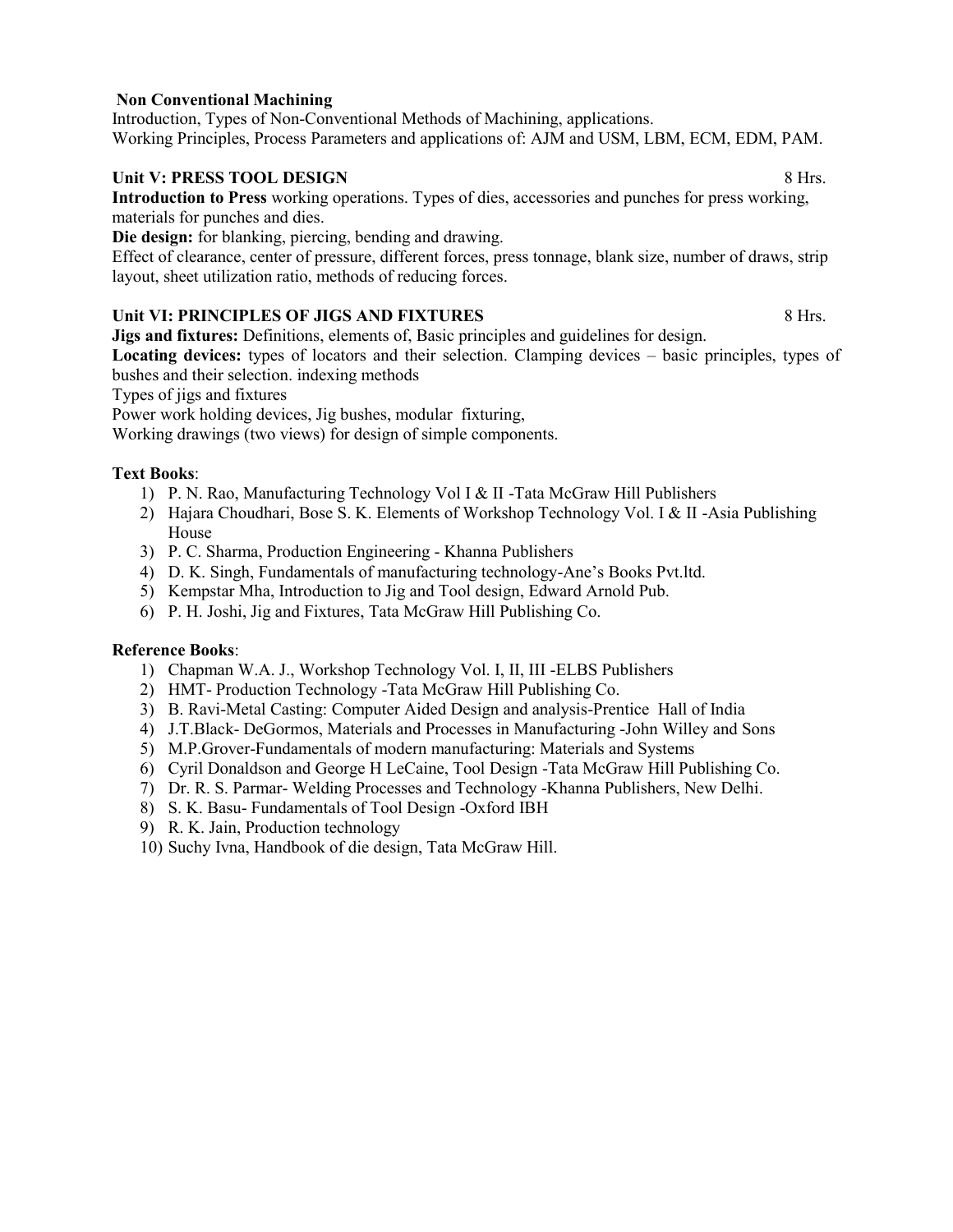# **University of Pune, Pune**

# **S.E. (Mechanical, Mechanical Sandwich & Automobile) – II (2012 Pattern) Electronics and Electrical Engineering (203152)**

**Teaching scheme Examination Scheme** 

Term work: 25 marks

Lectures: 4 Hrs/week Theory (Online): 50 marks Practical: 2 Hrs/week Theory (Paper): 50 marks

#### **Prerequisite:**

- 1. Basic Electrical Engineering
- 2. Basic Electronics Engineering

#### **Learning Objectives:**

- 1. Students should conversant with Electrical and Electronic controls basic
- 2. It will be prerequisite for Mechatronics.
- 3. To study Microcontrollers
- 4. To study Electrical drive system required to drive machines

**UNIT I:** 8 Hrs. Intel 8051 microcontroller architecture, pin diagram, special function registers, operation of I/O ports, Addressing modes, Instruction set.

**UNIT II:** 8 Hrs. Counters and timers in 8051, timer modes, Parallel Data transfer scheme, Serial data input, output, Serial data modes and serial interface with pc.

### **UNIT III:** 8 Hrs.

Electronic voltmeters – analog and digital, Digital multi-meters, Audio oscillators, signal generators and frequency counter.

C.R.O. construction & principle measurement of voltage, current, frequency and phase by oscilloscope

**UNIT IV:** 8 Hrs. **Electrical Power Measurement:** - Measurement of active and reactive power in three phase balanced loads by using one wattmeter & two wattmeter, effect of power factor on wattmeter reading. Introduction to D.C. and A.C. Potentiometers,

Measurement of high voltage: Measurement of R.M.S value of voltage using Potential Divider method, Measurement of Peak value of voltage using Sphere Gap.

Electrostatic instruments: Quadrant type voltmeter, Attracted disc type voltmeter.

A.C. Bridges: General equation for bridge balance, Maxwell's Inductance Bridge, Maxwell's Inductance-Capacitance Bridge, Schering Bridge for Capacitance measurement, Wien's Bridge for Frequency measurement.

### **UNIT V: D.C. Machines** 8 Hrs.

Construction, working principle of D.C. generator, emf equation of D C generator. (Theoretical concept only). Working principle of D.C. motor. Types of D. C. motor, back emf, torque equation for D.C. motor, characteristics of D. C. motor (series, shunt and compound), Three point starter for D.C Shunt motor, methods for speed control of D.C shunt and series motors, Industrial applications.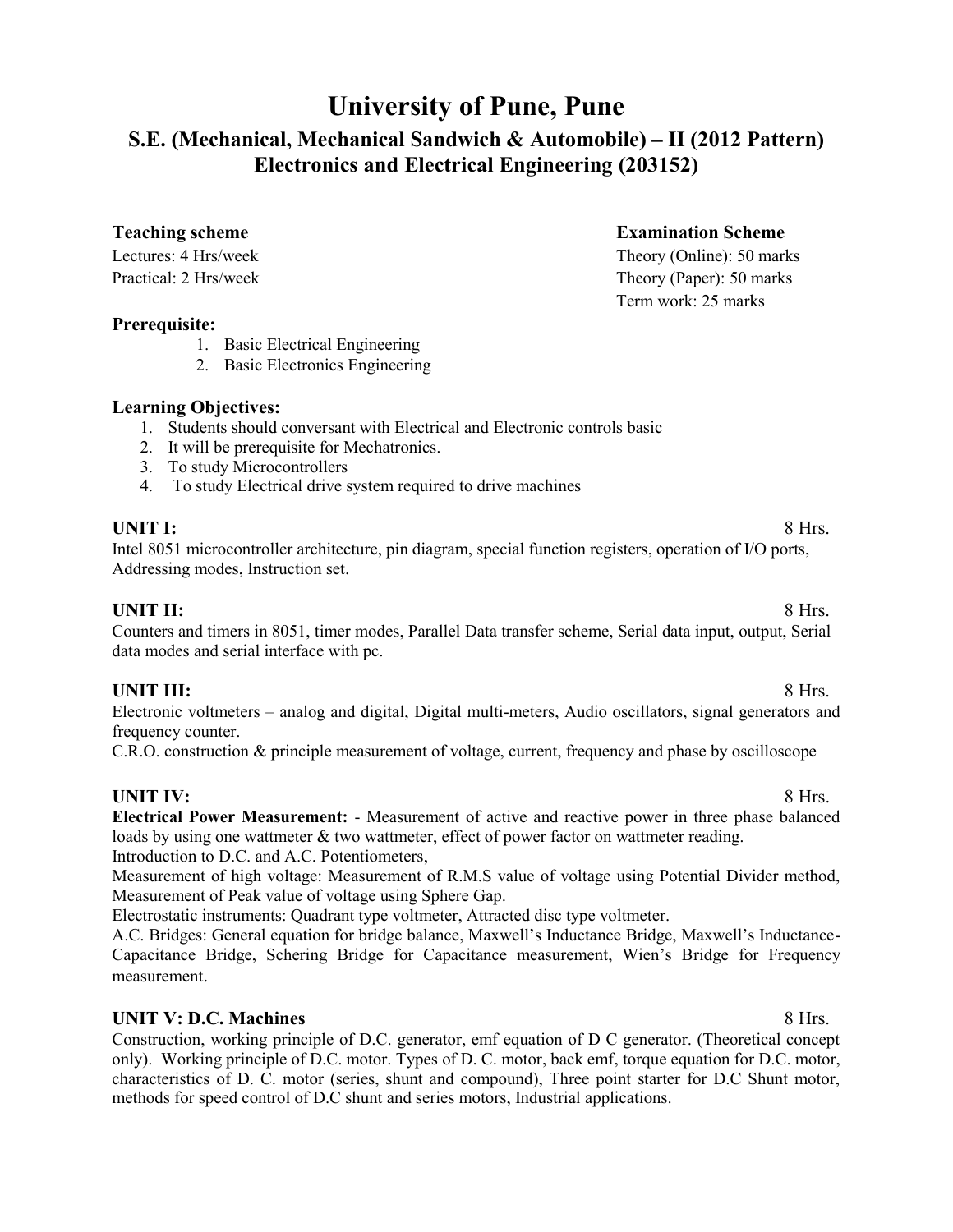#### **UNIT VI: Three phase Induction Motor 8 Hrs. 8 Hrs.**

Constructional feature, working principle of three phase induction motors, types; torque equation, torque slip characteristics; power stages; efficiency types of starters; methods of speed control & Industrial applications.

#### **Term Work:**

#### **Total eight experiments are to be performed.**

Any five experiments out of these six experiments are required to be performed.

- 1. Study of Op-amp in inverting, non-inverting, summer and subtractor mode.
- 2. Study of Op-amp as Integrator, Differentiator, Comparator
- 3. Assembly language Programming using 8051.(8 bit addition, 16 bit addition, multiplication, largest number, smallest number, ascending order, descending order)
- 4. Assembly language Programming using 8051.(8 bit addition of 10 numbers, multiplication, largest number, smallest number, Ascending order, Descending order)
- 5. Interfacing of DAC 0800 with 8051 microcontroller.
- 6. Control of stepper motor using 8051 microcontroller.

Any three experiments out of these five experiments are required to be performed.

- 1. Speed control of a D. C. shunt motor by armature voltage and flux control methods.
- 2. Measurement of active power in a three phase balanced and unbalanced load using two wattmeter method.
- 3. Measurement of reactive power in a three phase balanced load using one and two wattmeter method.
- 4. Estimation of voltage regulation and efficiency of single phase transformer by open circuit and short circuit test.
- 5. Load test on a three phase induction motor.

#### **Text Books:**

- 1. Ajay Deshmukh Microcontroller 8051 –TATA McGraw Hill
- 2. The 8051 Microcontroller and Embeded Systems by Muhammad Ali Mazidi, J.G. Mazidi Pearson Education.
- 3. Operational Amplifier by Gaikwad R. PHI New Delhi.
- 4. Integrated Circuits by K. R. Botkar, Khanna Publication, New Delhi.
- 5. Electrical Machines-D P Kothari and I J Nagrath, Tata McGraw Hill ,Third Edition
- 6. Electrical Machinery-S.K. Bhattacharya, TTTI Chandigad

- 1. The 8051 Microcontrollers Architecture, Programming and Applications by K. J. Ayala, Penram International Publishing(I) Pvt Ltd.
- 2. Operational Amplifier and Linear Integrated Circuits Theory and Application by James M. Flore, A Jaico Books.
- 3. Electrical Technology- Vol I & Vol II- B. L.Theraja, S Chand Publication Co Ltd.
- 4. Electrical Technology-Edward Hughes, Pearson Education.
- 5. Electrical Machines by Ashfaq Husain, Dhanpat Rai & Sons.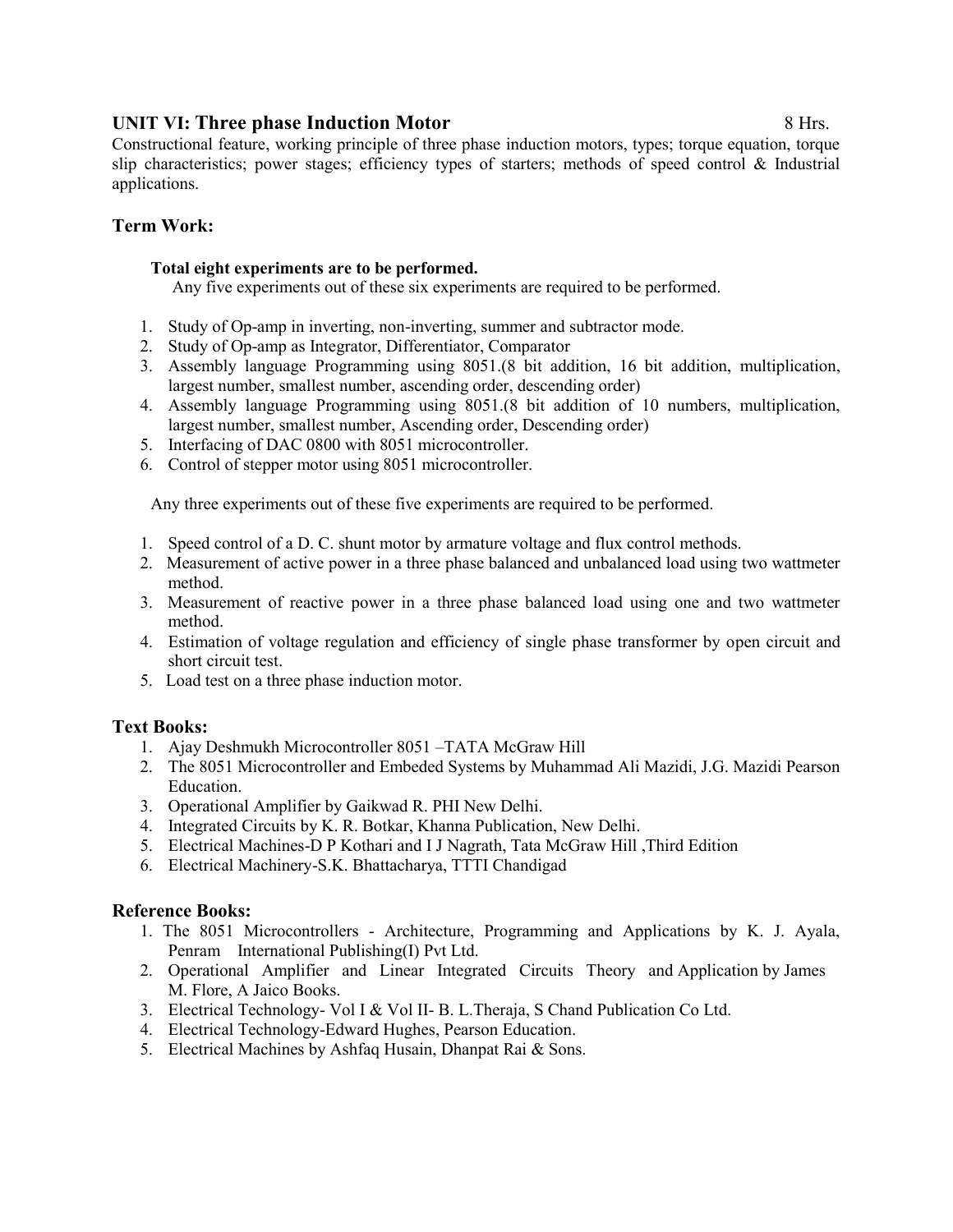# **University of Pune, Pune S.E. (Mechanical, Mechanical Sandwich & Automobile) – I (2012 Pattern) Computer Aided Machine Drawing (202042)**

Lectures: 1 Hrs/week Practical: 50 marks Practical: 2 Hrs/week

**Teaching scheme Examination Scheme** 

#### **Course Prerequisites**

- 1. Fundamentals Engineering Drawing
- 2. Projection of Solids
- 3. Basic knowledge of 2-D drafting using graphics software

#### **Learning objectives**

- 1) To understand
	- a) Parametric Modeling Fundamentals
	- b) Basic Parametric Modeling Procedure
	- c) "Shape before Size" Approach
- 2) To develop an ability to
	- a) Create 2-D Sketches
	- b) Create Solid Models of machine components
	- c) Use the Dynamic Viewing Commands
	- d) Create and Edit Parametric Dimensions
	- e) Create assembly models of simple machine (minimum 5 components)

#### **Course outcomes**

- 1. an ability to apply knowledge of mathematics, science, and engineering
- 2. an ability to design and conduct experiments, as well as to analyze and interpret data
- 3. an ability to communicate effectively
- 4. a recognition of the need for, and an ability to engage in life-long learning
- 5. a knowledge of contemporary issues, and
- 6. an ability to use the techniques, skills, and modern engineering tools necessary for engineering practice

**Unit I:** 1 Hr.

Introduction – solid modeling, introduction to Graphical User Interface (GUI) of any commercially used solid modeling software

**Unit II:**  $3 \text{ Hrs.}$ Parametric solid modeling – fundamentals, apply/modify constraints and dimensions, transform the parametric 2-D sketch into a 3D solid, feature operations.

#### **Unit III:** 1 Hr.

Free form feature modeling, design by features, feature recognition

Unit IV: 3 Hrs. Geometric dimensioning and tolerancing - Introduction to ASME Y14.5 – 2009, straightness, perpendicularity, flatness, angularity, roundness, concentricity, cylindricity, runout, profile, true position, parallelism, orientation.

**Unit V:** 2 Hrs. Assembly modeling – defining relationship between various parts of machine, creation of constraints, generation of exploded view

#### Unit VI: 2 Hrs.

Production drawing – generation of 2-D sketches from parts and assembly 3-D model, appropriate dimensioning and tolerancing